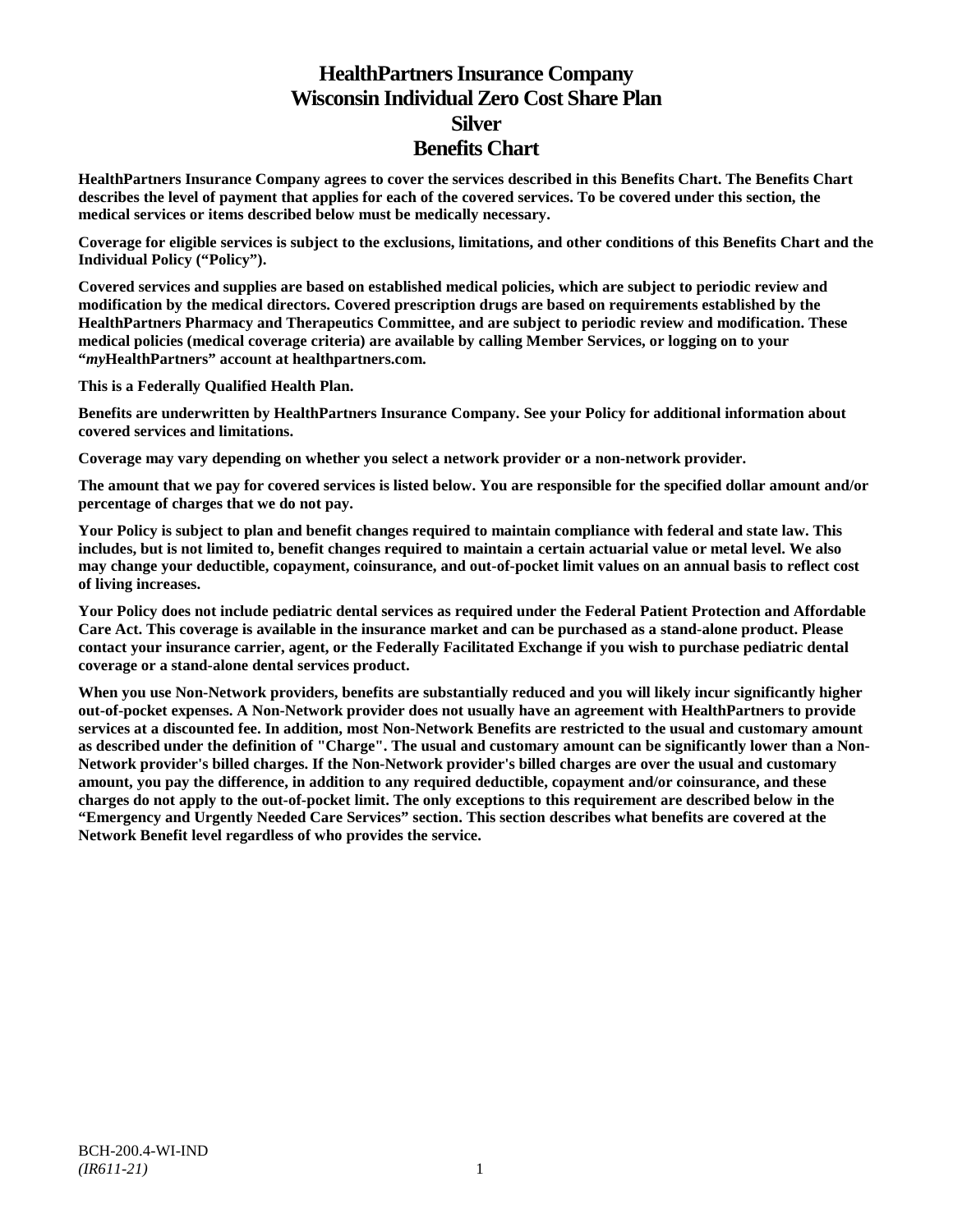## **These definitions apply to the Benefits Chart. They also apply to your Policy.**

| <b>Biosimilar Drug:</b> | A prescription drug, approved by the Food and Drug Administration (FDA), that the FDA has<br>determined is biosimilar to and interchangeable with a biological brand name drug. Biosimilar<br>drugs are not considered generic drugs and are not covered under the generic drug benefit.                                                                                                                                                                                                                                                                                                                                     |
|-------------------------|------------------------------------------------------------------------------------------------------------------------------------------------------------------------------------------------------------------------------------------------------------------------------------------------------------------------------------------------------------------------------------------------------------------------------------------------------------------------------------------------------------------------------------------------------------------------------------------------------------------------------|
| <b>Brand Name Drug:</b> | A prescription drug, approved by the Food and Drug Administration (FDA), that is manufactured,<br>sold or licensed for sale under a trademark by the pharmaceutical company that originally<br>researched and developed the drug. Brand name drugs have the same active-ingredient formula as<br>the generic version of the drug. However, generic drugs are manufactured and sold by other drug<br>manufacturers and are generally not available until after the patent on the brand name drug has<br>expired. A few brand name drugs may be covered at the generic benefit level if this is indicated on<br>the formulary. |
| <b>Calendar Year:</b>   | This is the 12-month period beginning 12:01 A.M. Central Time, on January 1, and ending 12:00<br>A.M. Central Time of the next following December 31.                                                                                                                                                                                                                                                                                                                                                                                                                                                                        |
| Charge:                 | For covered services delivered by a network provider, this is the provider's discounted fee for a<br>given medical/surgical service, procedure or item.                                                                                                                                                                                                                                                                                                                                                                                                                                                                      |
|                         | For covered services delivered by non-network providers, a contracted rate may apply if such<br>arrangement is available to HealthPartners.                                                                                                                                                                                                                                                                                                                                                                                                                                                                                  |
|                         | For the Usual and Customary Charge for covered services delivered by non-network providers,<br>our payment is calculated using one of the following options to be determined at HealthPartners'<br>discretion: 1) a percentage of the Medicare fee schedule; 2) a comparable schedule if the service is<br>not on the Medicare fee schedule; or 3) a commercially reasonable rate for such service.                                                                                                                                                                                                                          |
|                         | The Usual and Customary Charge is the maximum amount allowed that we consider in the<br>calculation of the payment of charges incurred for certain covered services. You must pay for any<br>charges above the usual and customary charge, and they do not apply to the out-of-pocket limit.                                                                                                                                                                                                                                                                                                                                 |
|                         | A charge is incurred for covered ambulatory medical and surgical services, on the date the service<br>or item is provided. A charge is incurred for covered inpatient services, on the date of admission to<br>a hospital. To be covered, a charge must be incurred on or after your effective date and on or<br>before the termination date.                                                                                                                                                                                                                                                                                |
| Copayment/Coinsurance:  | The specified dollar amount, or percentage, of charges incurred for covered services, which we do<br>not pay, but which you must pay, each time you receive certain medical services, procedures or<br>items. Our payment for those covered services or items begins after the copayment or coinsurance<br>is satisfied. Covered services or items requiring a copayment or coinsurance are specified in this<br>Benefits Chart.                                                                                                                                                                                             |
|                         | For services provided by a network provider:                                                                                                                                                                                                                                                                                                                                                                                                                                                                                                                                                                                 |
|                         | An amount which is listed as a flat dollar copayment is applied to a network provider's discounted<br>charges for a given service. However, if the network provider's discounted charges for a service or<br>item is less than the flat dollar copayment, you will pay the network provider's discounted charge.<br>An amount which is listed as a percentage of charges or coinsurance is based on the network<br>provider's discounted charges, calculated at the time the claim is processed, which may include an<br>agreed upon fee schedule rate for case rate or withhold arrangements.                               |
|                         | For services provided by a Non-Network provider:                                                                                                                                                                                                                                                                                                                                                                                                                                                                                                                                                                             |
|                         | Any copayment or coinsurance is applied to the lesser of the provider's charges or the usual and<br>customary charge for a service.                                                                                                                                                                                                                                                                                                                                                                                                                                                                                          |
|                         | A copayment or coinsurance is due at the time a service is provided, or when billed by the<br>provider. The copayment or coinsurance applicable for a scheduled visit with a network provider<br>will be collected for each visit, late cancellation and failed appointment.                                                                                                                                                                                                                                                                                                                                                 |
|                         |                                                                                                                                                                                                                                                                                                                                                                                                                                                                                                                                                                                                                              |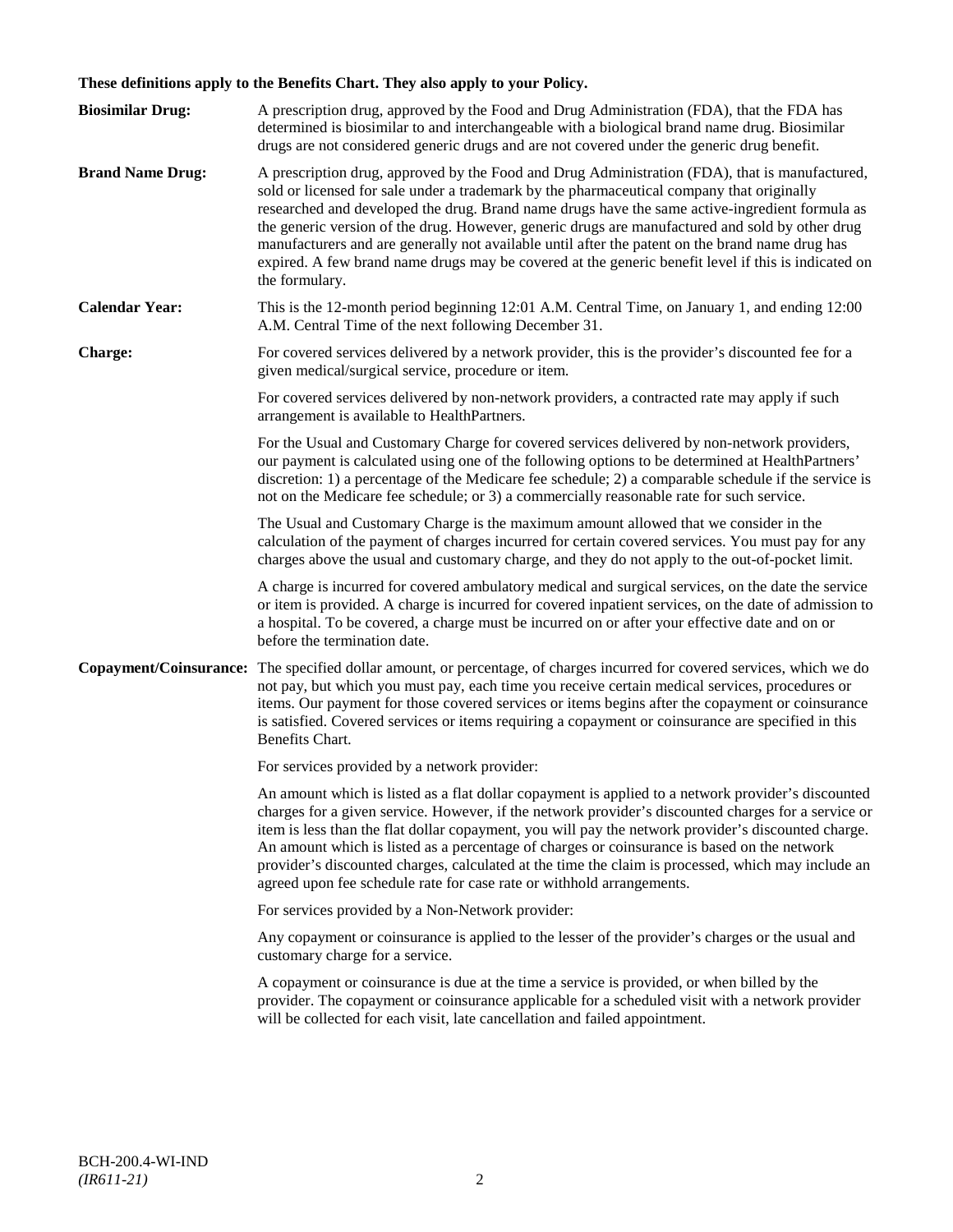| <b>Formulary:</b>           | This is a current list, which may be revised from time to time, of prescription drugs, medications,<br>equipment and supplies covered by us as indicated in this Benefits Chart which are covered at the<br>highest benefit level. Some drugs on the formulary may require prior authorization to be covered<br>as formulary drugs. The formulary, and information on drugs that require prior authorization, are<br>available by calling Member Services, or logging on to your "myHealthPartners" account at<br>healthpartners.com. |
|-----------------------------|---------------------------------------------------------------------------------------------------------------------------------------------------------------------------------------------------------------------------------------------------------------------------------------------------------------------------------------------------------------------------------------------------------------------------------------------------------------------------------------------------------------------------------------|
| <b>Generic Drug:</b>        | A prescription drug, approved by the Food and Drug Administration (FDA), that the FDA has<br>determined is comparable to a brand name drug product in dosage form, strength, route of<br>administration, quality, intended use and documented bioequivalence. Generally, generic drugs<br>cost less than brand name drugs. Some brand name drugs may be covered at the generic drug<br>benefit level if this is indicated on the formulary.                                                                                           |
|                             | <b>Non-Formulary Drug:</b> This is a prescription drug, approved by the Food and Drug<br>Administration (FDA), that is not on the formulary, is medically necessary and is not investigative<br>or experimental or otherwise excluded under your Policy.                                                                                                                                                                                                                                                                              |
| <b>Specialty Drug List:</b> | This is a current list, which may be revised from time to time, of prescription drugs, medications,<br>equipment and supplies, which are typically bio-pharmaceuticals. The purpose of a specialty drug<br>list is to facilitate enhanced monitoring of complex therapies used to treat specific conditions.<br>Specialty drugs are covered by us as indicated in this Benefits Chart. The specialty drug list is<br>available by calling Member Services, or logging on to your "myHealthPartners" account at<br>healthpartners.com. |
| virtuwell:                  | This is an online service that you may use to receive a diagnosis and treatment for certain routine<br>conditions, such as a cold and flu, ear pain and sinus infections. You may access the virtuwell web<br>site at virtuwell.com.                                                                                                                                                                                                                                                                                                  |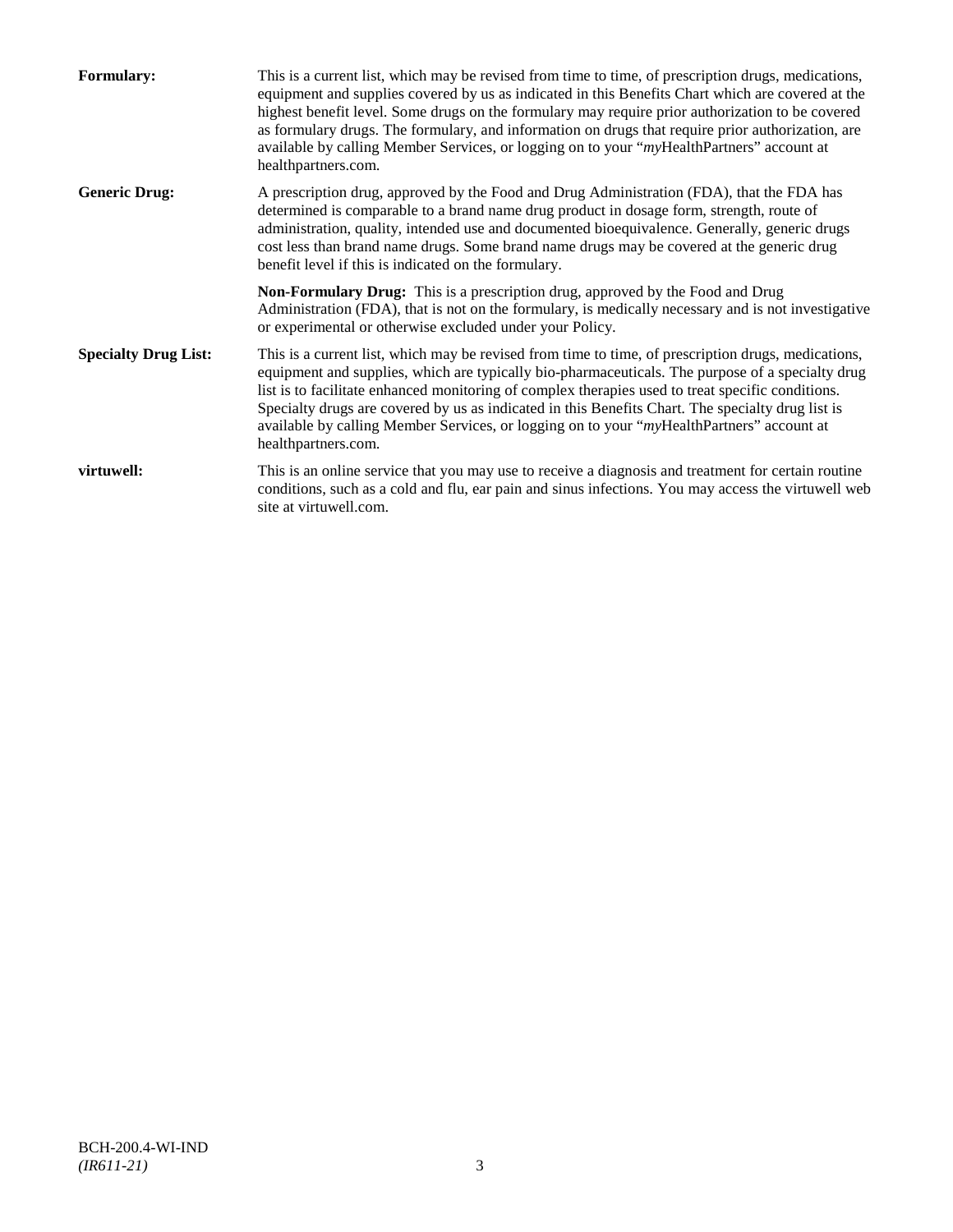## **DEDUCTIBLES AND OUT-OF-POCKET LIMITS**

## **Individual Calendar Year Deductible**

| <b>Network Benefits</b> | <b>Non-Network Benefits</b> |
|-------------------------|-----------------------------|
| None.                   | None.                       |

## **Family Calendar Year Deductible**

| <b>Network Benefits</b> | <b>Non-Network Benefits</b> |
|-------------------------|-----------------------------|
| None.                   | None.                       |

## **Individual Calendar Year Out-of-Pocket Limit**

| <b>Network Benefits</b> | <b>Non-Network Benefits</b> |
|-------------------------|-----------------------------|
| None.                   | None.                       |

## **Family Calendar Year Out-of-Pocket Limit**

| <b>Network Benefits</b> | <b>Non-Network Benefits</b> |
|-------------------------|-----------------------------|
| None.                   | None.                       |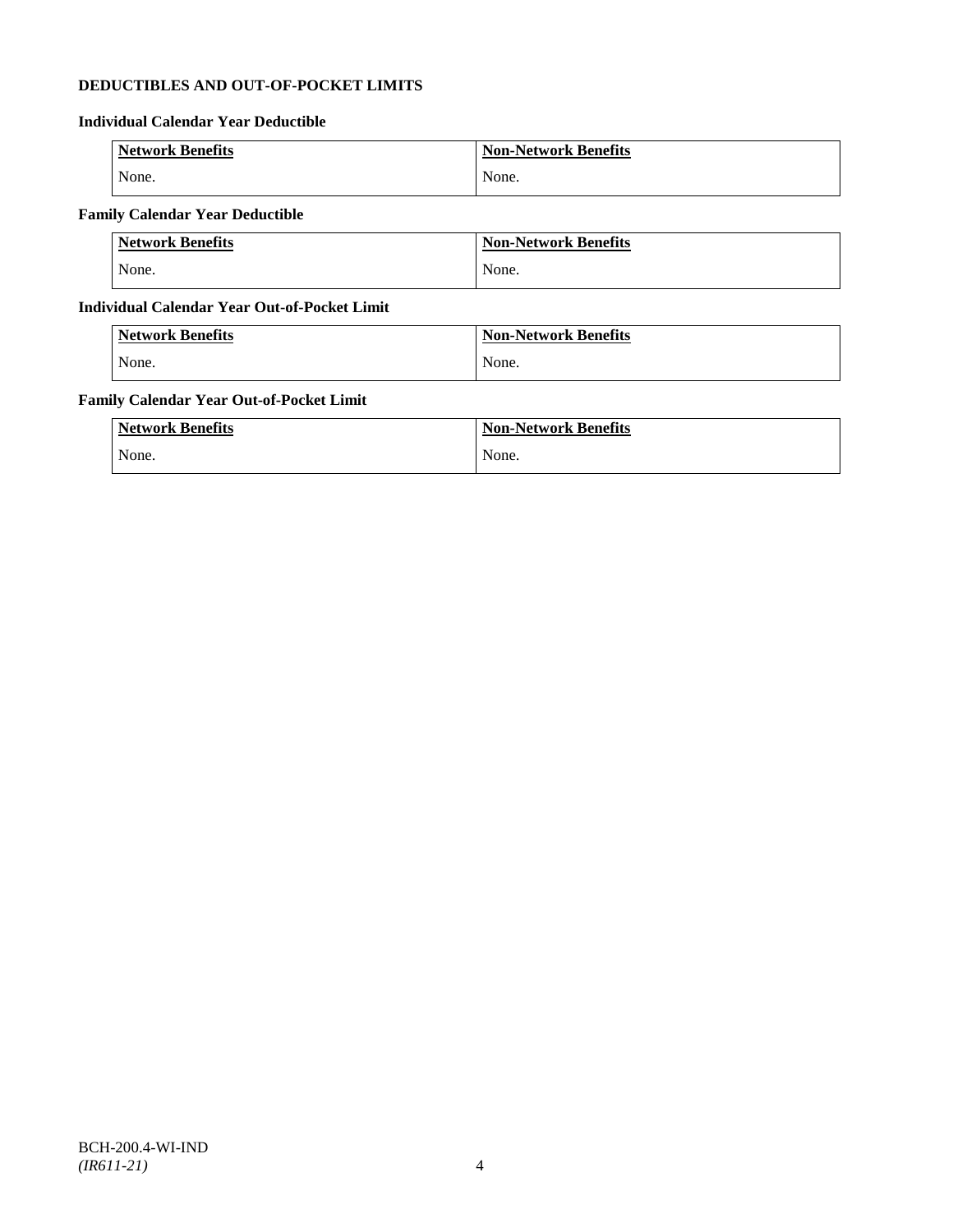## **AMBULANCE AND MEDICAL TRANSPORTATION**

## **Covered Services:**

We cover ambulance and medical transportation for medical emergencies and as shown below.

We also cover medically necessary, non-emergency transportation if it meets our medical coverage criteria.

Covered services are based on established medical policies, which are subject to periodic review and modification by the medical directors. These medical policies (medical coverage criteria) and applicable prior authorization requirements are available by calling Member Services, or logging on to your "*my*HealthPartners" account a[t healthpartners.com.](http://www.healthpartners.com/)

### **Ambulance and Medical Transportation (other than non-emergency fixed wing air ambulance transportation)**

| <b>Network Benefits</b> |                               | Non-Network Benefits  |
|-------------------------|-------------------------------|-----------------------|
|                         | 100% of the charges incurred. | See Network Benefits. |

### **Non-Emergency Fixed Wing Air Ambulance Transportation**

| <b>Network Benefits</b>       | <b>Non-Network Benefits</b>   |
|-------------------------------|-------------------------------|
| 100% of the charges incurred. | 100% of the charges incurred. |

### **Not Covered:**

See "Services Not Covered" in your Policy.

## **AUTISM TREATMENT**

### **Covered Services:**

Your network provider will coordinate the prior authorization process for any autism treatment services. You may call Member Services at 952-967-7540 or toll-free at 1-888-360-0622 if you have any questions or concerns regarding the authorization process.

Please call Member Services at 952-967-7540 or toll-free at 1-888-360-0622 to request authorization for autism treatment services from a Non-Network provider.

We cover prior authorized evidence-based intensive-level and non-intensive-level treatment of autism spectrum disorders (autism disorder, Asperger's syndrome or pervasive development disorder not otherwise specified).

Covered services are based on established medical policies, which are subject to periodic review and modification by the medical directors. These medical policies (medical coverage criteria) are available by calling Member Services, or logging on to your "*my*HealthPartners" account at [healthpartners.com.](http://www.healthpartners.com/)

**Intensive-Level Services for children diagnosed with autism spectrum disorders.** Intensive-level services must begin on or after two years of age and end before nine years of age. Intensive-level services, on average, are services provided for more than 20 hours of treatment per week. (The average number of hours a week is calculated over a 6-month period.)

| <b>Network Benefits</b>                  | <b>Non-Network Benefits</b>              |
|------------------------------------------|------------------------------------------|
| 100% of the charges incurred.            | 100% of the charges incurred.            |
| Limited to 235 visits per calendar year. | Limited to 235 visits per calendar year. |

The maximum number of visits is combined for Network Benefits and Non-Network Benefits.

#### **Intensive-Level Services Lifetime Maximum Benefit**

| <b>Network Benefits</b>                               | <b>Non-Network Benefits</b>                           |
|-------------------------------------------------------|-------------------------------------------------------|
| 4 years of cumulative services under this plan or any | 4 years of cumulative services under this plan or any |
| other plan.                                           | other plan.                                           |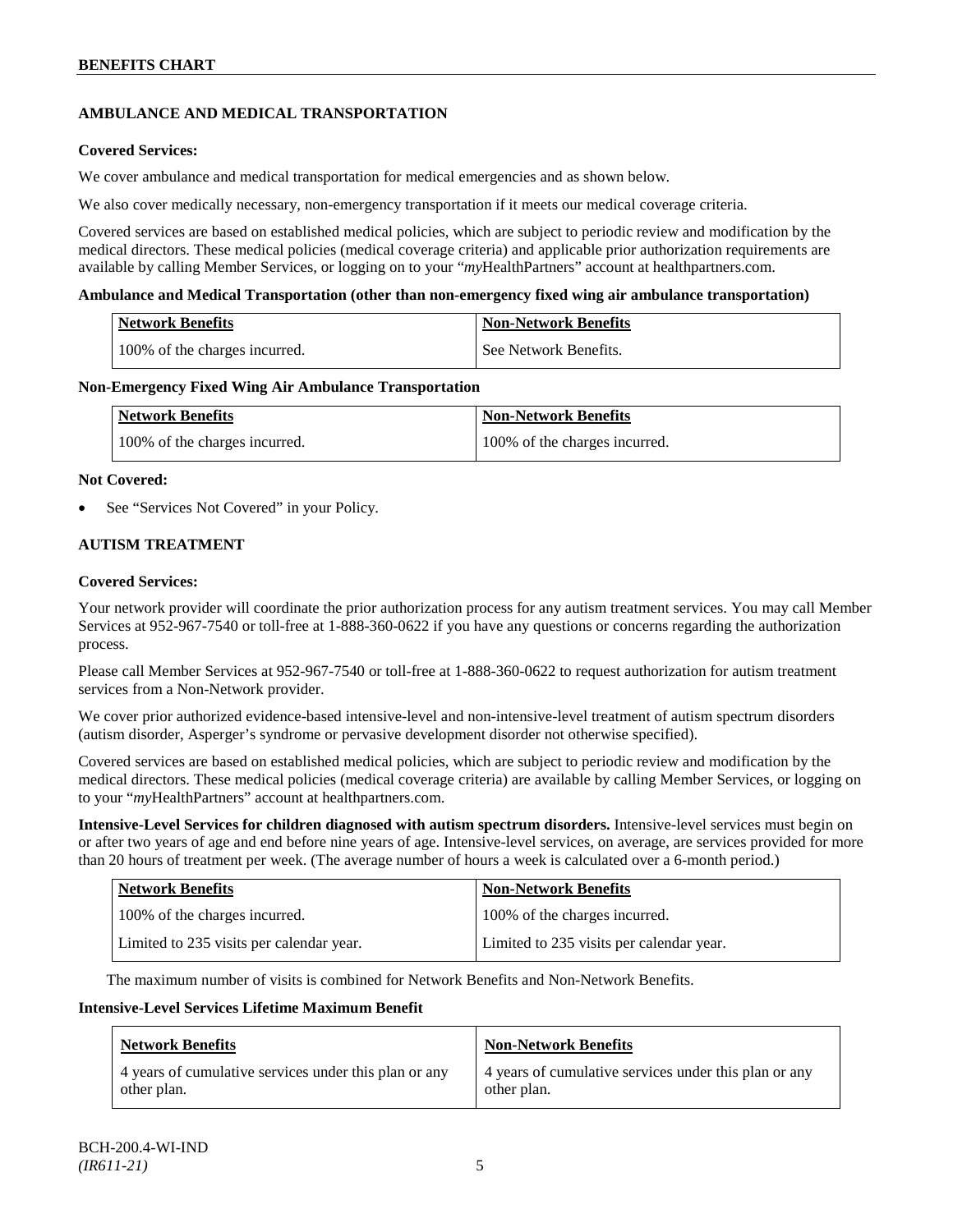## **Non-intensive-Level Services for Insureds diagnosed with autism spectrum disorders**

| Network Benefits                         | <b>Non-Network Benefits</b>              |
|------------------------------------------|------------------------------------------|
| 100% of the charges incurred.            | 100% of the charges incurred.            |
| Limited to 120 visits per calendar year. | Limited to 120 visits per calendar year. |

The maximum number of visits is combined for Network Benefits and Non-Network Benefits.

## **Not Covered:**

See "Services Not Covered" in your Policy.

## **BEHAVIORAL HEALTH SERVICES**

### **Covered Services:**

Covered services are based on established medical policies, which are subject to periodic review and modification by the medical directors. These medical policies (medical coverage criteria) are available by calling Member Services, or logging on to your "*my*HealthPartners" account at [healthpartners.com.](http://www.healthpartners.com/)

**Transitional Treatment Services.** These are services for the treatment of nervous or mental disorders, alcoholism or other drug abuse problems which are provided to an Insured in a less restrictive manner than are inpatient hospital services but in a more intensive manner than are outpatient services. Transitional treatment services are services offered by a provider, and certified by the Wisconsin Department of Health Services for each of the following (except the last bulleted item):

- Mental health services for covered adults in a day treatment program.
- Mental health services for covered children in a day hospital treatment program.
- Services for persons with chronic mental illness provided through a community support program.
- Residential treatment programs for alcohol and/or drug dependent covered persons.
- Alcohol and Other Drug Abuse (AODA) services in, a day treatment program.
- Services for persons who are experiencing a mental health crisis or who are in a situation likely to turn into a mental health crisis if support is not provided.
- Intensive outpatient programs for the treatment of psychoactive substance use disorders provided in accordance with the patient placement criteria of the American Society of Addiction Medicine.

## **Mental Health Services**

We cover services for mental health diagnoses as described in the Diagnostic and Statistical Manual of Mental Disorders – Fifth Edition (DSM 5) (most recent edition) that lead to significant disruption of function in your life.

We provide coverage for mental health treatment ordered by a Wisconsin court under a valid court order that is issued on the basis of a behavioral care evaluation performed by a licensed psychiatrist or doctoral level licensed psychologist, which includes a diagnosis and an individual treatment plan for care in the most appropriate, least restrictive environment. We must be given a copy of the court order and the behavioral care evaluation, and the service must be a covered benefit under your Policy, and the service must be provided by a network provider, or other provider as required by law.

**Outpatient Services:** We cover medically necessary outpatient professional mental health services for evaluation, crisis intervention, and treatment of mental health disorders.

A comprehensive diagnostic assessment will be made of each patient as the basis for a determination by a mental health professional, concerning the appropriate treatment and the extent of services required.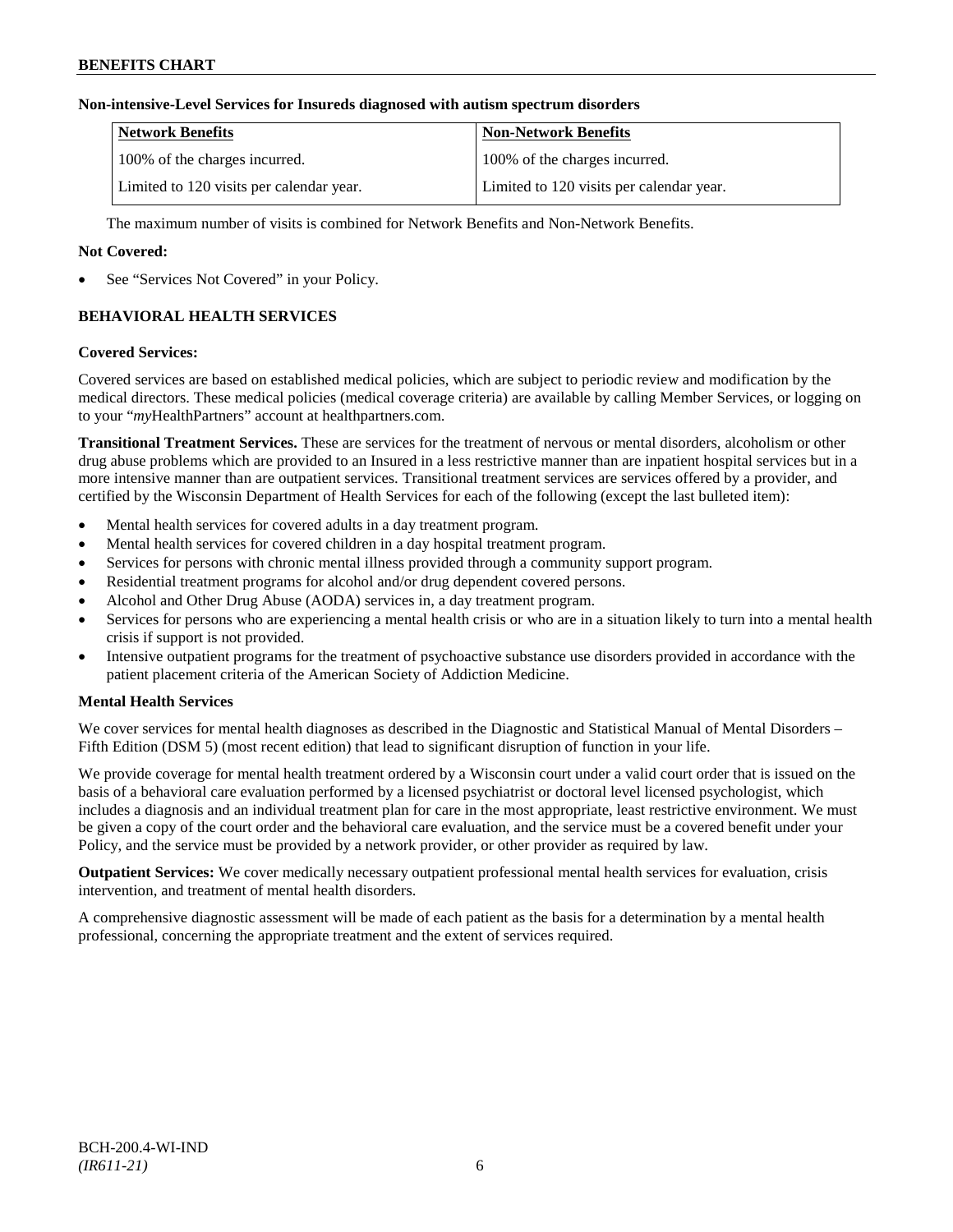Outpatient services we cover for a diagnosed mental health condition include the following:

- Individual, group, family and multi-family therapy;
- Medication management provided by a physician, certified nurse practitioner, or physician's assistant;
- Psychological testing services for the purposes of determining the differential diagnoses and treatment planning for patients currently receiving behavioral health services;
- Partial hospitalization services in a licensed hospital or community mental health center;
- Psychotherapy and nursing services provided in the home if authorized by us; and
- Treatment for gender dysphoria that meets medical coverage criteria.

| <b>Network Benefits</b>       | Non-Network Benefits          |
|-------------------------------|-------------------------------|
| 100% of the charges incurred. | 100% of the charges incurred. |

#### **Group Therapy**

| Network Benefits              | <b>Non-Network Benefits</b>   |
|-------------------------------|-------------------------------|
| 100% of the charges incurred. | 100% of the charges incurred. |

**Inpatient Services:** We cover medically necessary inpatient services in a hospital or licensed residential treatment facility and professional services for treatment of mental health disorders. Medical stabilization is covered under inpatient hospital services in the "Hospital and Skilled Nursing Facility Services" section.

We cover residential care for the treatment of eating disorders in a licensed facility, as an alternative to inpatient care, when it is medically necessary and your physician obtains authorization from us.

| <b>Network Benefits</b>       | <b>Non-Network Benefits</b>   |
|-------------------------------|-------------------------------|
| 100% of the charges incurred. | 100% of the charges incurred. |

**Transitional Treatment Services:** We cover transitional treatment services described above for treatment of mental and nervous disorders**.**

| <b>Network Benefits</b>       | <b>Non-Network Benefits</b>   |
|-------------------------------|-------------------------------|
| 100% of the charges incurred. | 100% of the charges incurred. |

## **Substance Abuse Treatment Services**

We cover medically necessary services for assessments by a licensed alcohol and drug counselor and treatment of Substance-Related Disorders as defined in the latest edition of the DSM 5.

**Outpatient Services:** We cover medically necessary outpatient professional services for diagnosis and treatment of alcoholism and other drug abuse problems. Chemical dependency treatment services must be provided by a program licensed by the local Department of Health Services.

Outpatient services we cover for a diagnosed substance abuse disorder include the following:

- Individual, group, family, and multi-family therapy provided in an office setting; and
- We cover opiate replacement therapy including methadone and buprenorphine treatment.

| Network Benefits              | Non-Network Benefits          |
|-------------------------------|-------------------------------|
| 100% of the charges incurred. | 100% of the charges incurred. |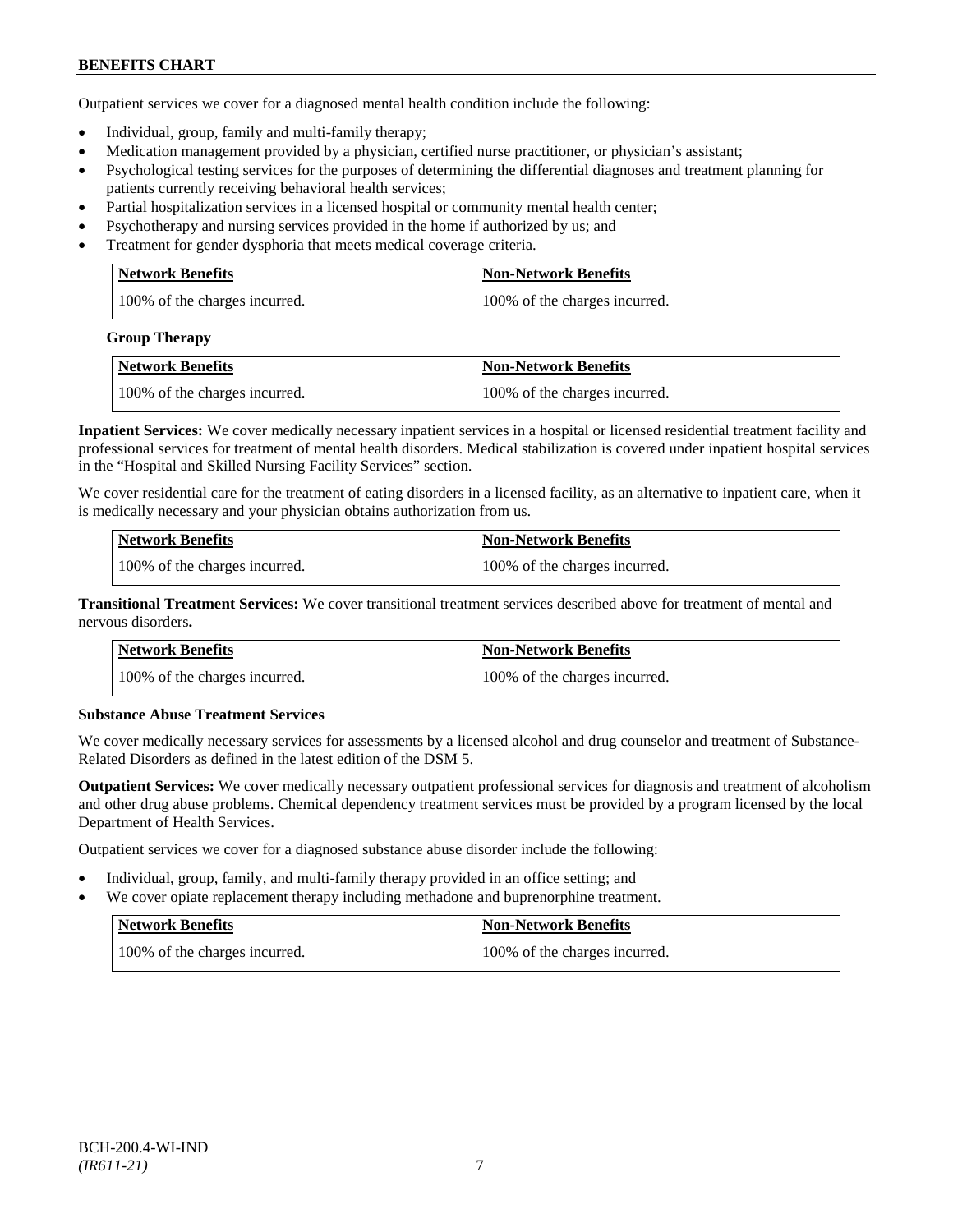**Inpatient Services:** We cover medically necessary inpatient services in a hospital or a licensed residential primary treatment center.

We cover services provided in a hospital that is licensed by the local state and accredited by Medicare.

Detoxification Services: We cover detoxification services in a hospital or community detoxification facility if it is licensed by the local Department of Health Services.

| <b>Network Benefits</b>       | Non-Network Benefits          |
|-------------------------------|-------------------------------|
| 100% of the charges incurred. | 100% of the charges incurred. |

**Transitional Treatment Services:** We cover transitional treatment services described above for treatment of alcoholism or other drug abuse problems.

| <b>Network Benefits</b>       | <b>Non-Network Benefits</b>   |
|-------------------------------|-------------------------------|
| 100% of the charges incurred. | 100% of the charges incurred. |

#### **Additional Mental Health and Substance Abuse Benefits for a Dependent Child Who is a Student**

If a dependent child is a student in a school that is located in Wisconsin, but outside of our service area, we cover services as required under Wisconsin Statute 609.655.

| Network Benefits              | Non-Network Benefits          |
|-------------------------------|-------------------------------|
| 100% of the charges incurred. | 100% of the charges incurred. |

#### **Not Covered:**

See "Services Not Covered" in your Policy.

### **CHIROPRACTIC SERVICES**

#### **Covered Services:**

We cover chiropractic services for rehabilitative care. Chiropractic services are adjustments to any abnormal articulations of the human body, especially those of the spinal column, for the purpose of giving freedom of action to impinged nerves that may cause pain or deranged function.

Massage therapy which is performed in conjunction with other treatment/modalities by a chiropractor, is part of a prescribed treatment plan and is not billed separately is covered.

| <b>Network Benefits</b>       | <b>Non-Network Benefits</b>   |
|-------------------------------|-------------------------------|
| 100% of the charges incurred. | 100% of the charges incurred. |

#### **Not Covered:**

- Massage therapy for the purpose of comfort or convenience of the Insured.
- See "Services Not Covered" in your Policy.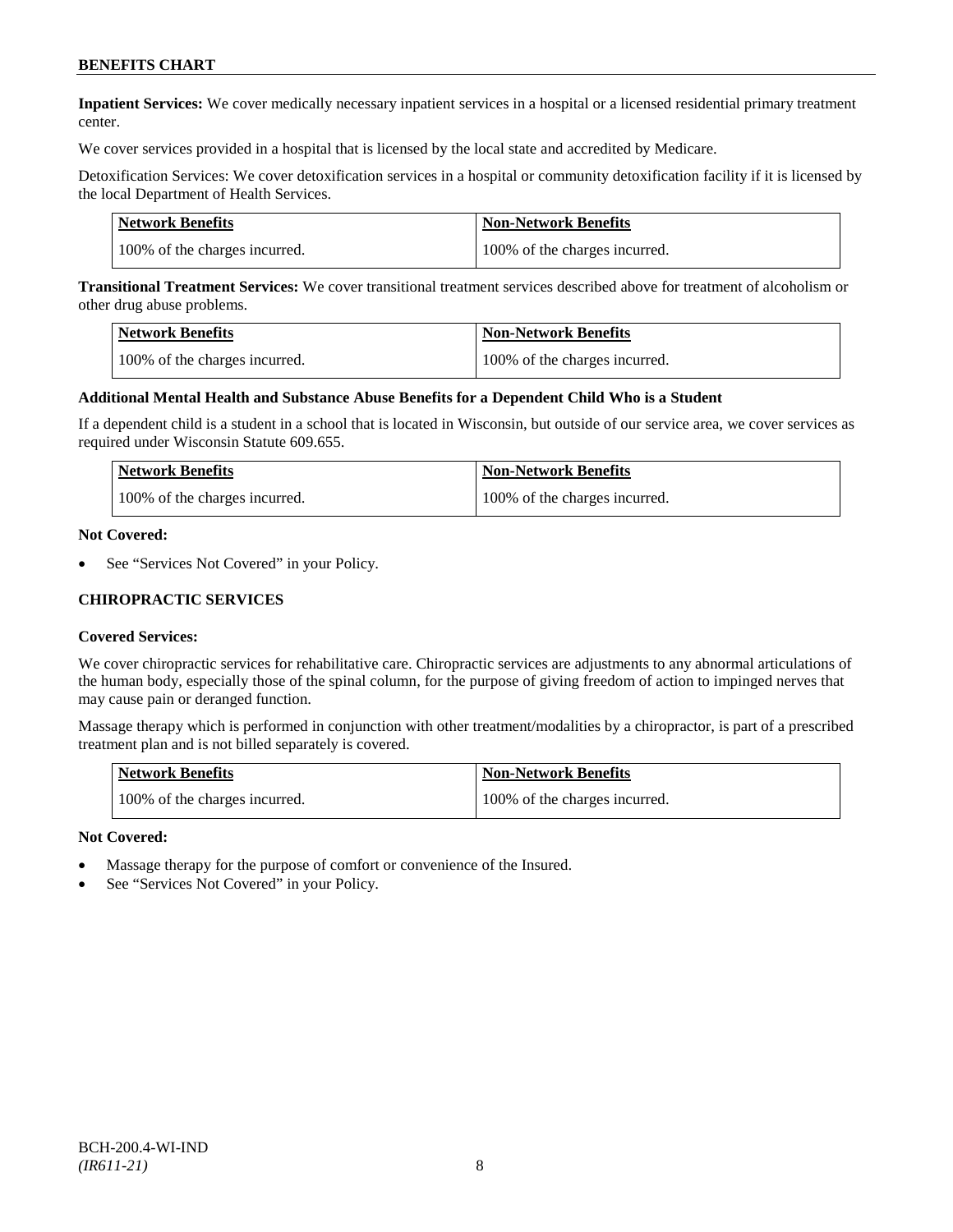## **CLINICAL TRIALS**

## **Covered Services:**

We cover certain routine services if you participate in a Phase I, Phase II, Phase III or Phase IV approved clinical trial that is conducted in relation to the prevention, detection, or treatment of cancer or other life-threatening disease or condition as defined in the Affordable Care Act. Approved clinical trials include (1) federally funded trials when the study or investigation is approved or funded by any of the federal agencies defined in the Public Health Services Act, section 2709 (d) (1) (A); (2) the study or investigation is conducted under an investigational new drug application reviewed by the Food and Drug Administration; and (3) the study or investigation is a drug trial that is exempt from having such an investigational new drug application. We cover routine patient costs for services that would be eligible under the Policy and this Benefits Chart if the service were provided outside of a clinical trial.

| <b>Network Benefits</b>                               | <b>Non-Network Benefits</b>                           |
|-------------------------------------------------------|-------------------------------------------------------|
| Coverage level is same as corresponding Network       | Coverage level is same as corresponding Non-Network   |
| Benefits, depending on type of service provided, such | Benefits, depending on type of service provided, such |
| as Office Visits for Illness or Injury, Inpatient or  | as Office Visits for Illness or Injury, Inpatient or  |
| <b>Outpatient Hospital Services.</b>                  | <b>Outpatient Hospital Services.</b>                  |

### **Not Covered:**

- The investigative or experimental item, device or service itself.
- Items or services that are provided solely to satisfy data collection and analysis needs and that are not used in the direct clinical management of the patient.
- A service that is clearly inconsistent with widely accepted and established standards of care for a particular diagnosis.
- See "Services Not Covered" in your Policy.

## **DENTAL SERVICES**

#### **Covered Services:**

We cover services as described below.

**Accidental Dental Services:** We cover services dentally necessary to treat and restore damage done to sound, natural, unrestored teeth as a result of an accidental injury. Coverage is for damage caused by external trauma to face and mouth only, not for cracked or broken teeth, which result from biting or chewing. We cover restorations, root canals, crowns and replacement of teeth lost that are directly related to the accident in which the Insured was involved. We cover initial exams, xrays and palliative treatment including extractions, and other oral surgical procedures directly related to the accident. Subsequent treatment must be initiated within the Policy's time-frame and must be directly related to the accident. We do not cover restoration and replacement of teeth that are not "sound and natural" at the time of the accident.

Full mouth rehabilitation to correct occlusion (bite) and malocclusion (misaligned teeth not due to the accident) are not covered.

When an implant-supported dental prosthetic treatment is pursued, benefits are limited to the amount that would be paid toward the placement of a removable dental prosthetic appliance that could be used in the absence of implant treatment.

| <b>Network Benefits</b>       | <b>Non-Network Benefits</b> |
|-------------------------------|-----------------------------|
| 100% of the charges incurred. | No coverage.                |

For all accidental dental services, treatment and/or restoration must be initiated within six months of the date of the injury. Coverage is limited to the initial course of treatment and/or initial restoration. Services must be provided within twentyfour months of the date of injury to be covered.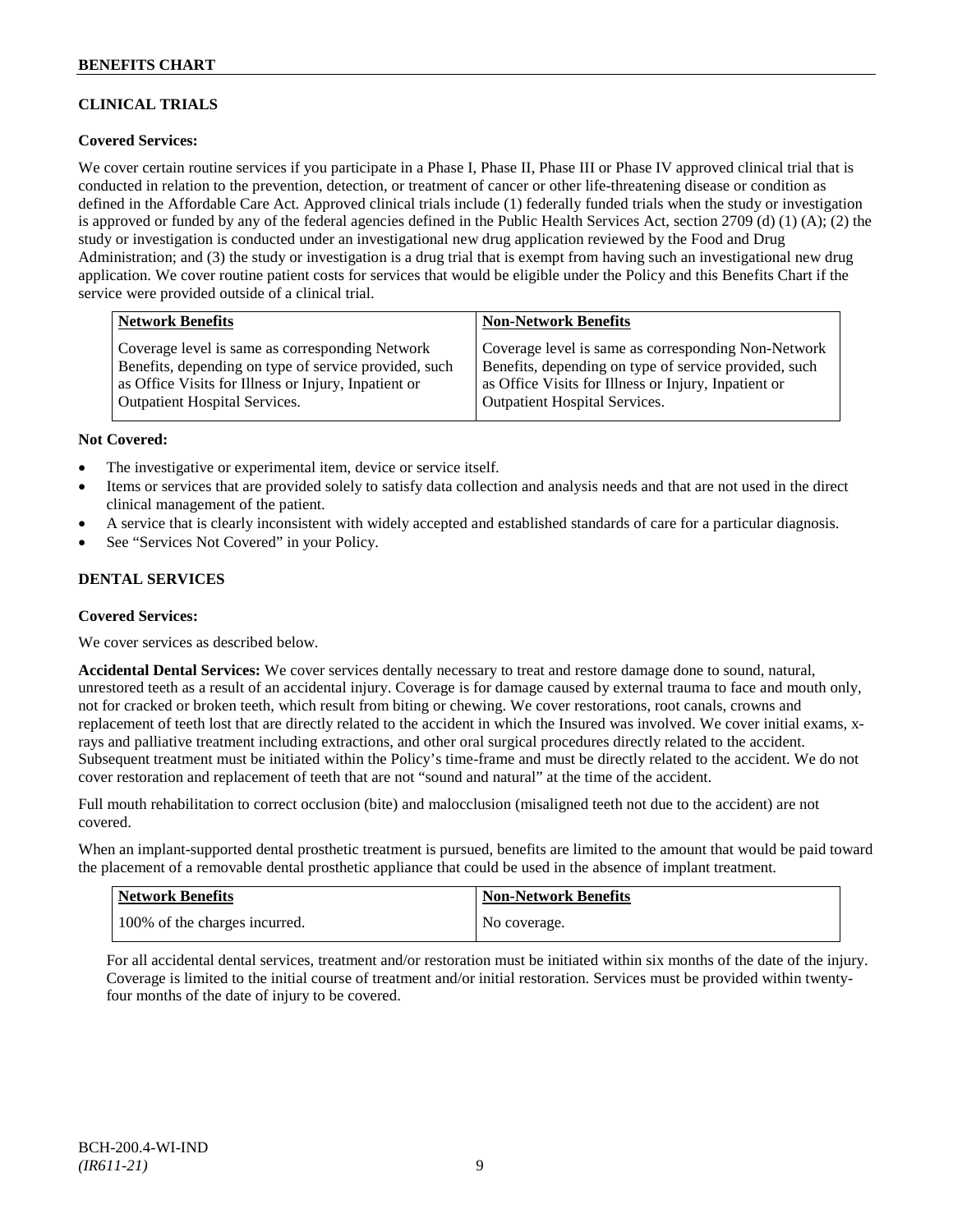### **Medical Referral Dental Services**

**Medically Necessary Outpatient Dental Services:** We cover medically necessary outpatient dental services. Coverage is limited to dental services required for treatment of an underlying medical condition, e.g., removal of teeth to complete radiation treatment for cancer of the jaw, cysts and lesions.

| Network Benefits              | Non-Network Benefits          |
|-------------------------------|-------------------------------|
| 100% of the charges incurred. | 100% of the charges incurred. |

**Medically Necessary Hospitalization and Anesthesia for Dental Care:** We cover medically necessary hospitalization and anesthesia for dental care. This is limited to charges incurred by an Insured who: (1) is a child under age 5; (2) is severely disabled; (3) has a medical condition, and requires hospitalization or general anesthesia for dental care treatment; or (4) is a child between ages 5 and 12 and care in dental offices has been attempted unsuccessfully and usual methods of behavior modification have not been successful, or when extensive amounts of restorative care, exceeding 4 appointments, are required.

Coverage is limited to facility and anesthesia charges. Oral surgeon/dentist professional fees are not covered. The following are examples, though not all-inclusive, of medical conditions which may require hospitalization for dental services: severe asthma, severe airway obstruction or hemophilia. Hospitalization required due to the behavior of the Insured or due to the extent of the dental procedure is not covered.

| Network Benefits              | <b>Non-Network Benefits</b>   |
|-------------------------------|-------------------------------|
| 100% of the charges incurred. | 100% of the charges incurred. |

**Medical Complications of Dental Care:** We cover medical complications of dental care. Treatment must be medically necessary care and related to medical complications of non-covered dental care, including complications of the head, neck, or substructures.

| Network Benefits              | <b>Non-Network Benefits</b>   |
|-------------------------------|-------------------------------|
| 100% of the charges incurred. | 100% of the charges incurred. |

**Oral Surgery:** We cover oral surgery. Coverage is limited to treatment of medical conditions requiring oral surgery, such as treatment of oral neoplasm, non-dental cysts, fracture of the jaw, trauma of the mouth and jaw, and any other oral surgery procedures provided as medically necessary dental services.

| Network Benefits              | <b>Non-Network Benefits</b>   |
|-------------------------------|-------------------------------|
| 100% of the charges incurred. | 100% of the charges incurred. |

**Treatment of Cleft Lip and Cleft Palate:** We cover treatment of cleft lip and cleft palate of a dependent child, including orthodontic treatment and oral surgery directly related to the cleft. Dental services which are not required for the treatment of cleft lip or cleft palate are not covered. If a dependent child covered under your Policy is also covered under a dental plan which includes orthodontic services, that dental plan shall be considered primary for the necessary orthodontic services. Oral appliances are subject to the same copayment, conditions and limitations as durable medical equipment.

| <b>Network Benefits</b>                               | <b>Non-Network Benefits</b>                           |
|-------------------------------------------------------|-------------------------------------------------------|
| Coverage level is same as corresponding Network       | Coverage level is same as corresponding Non-Network   |
| Benefits, depending on type of service provided, such | Benefits, depending on type of service provided, such |
| as Office Visits for Illness or Injury, Inpatient or  | as Office Visits for Illness or Injury, Inpatient or  |
| <b>Outpatient Hospital Services.</b>                  | Outpatient Hospital Services.                         |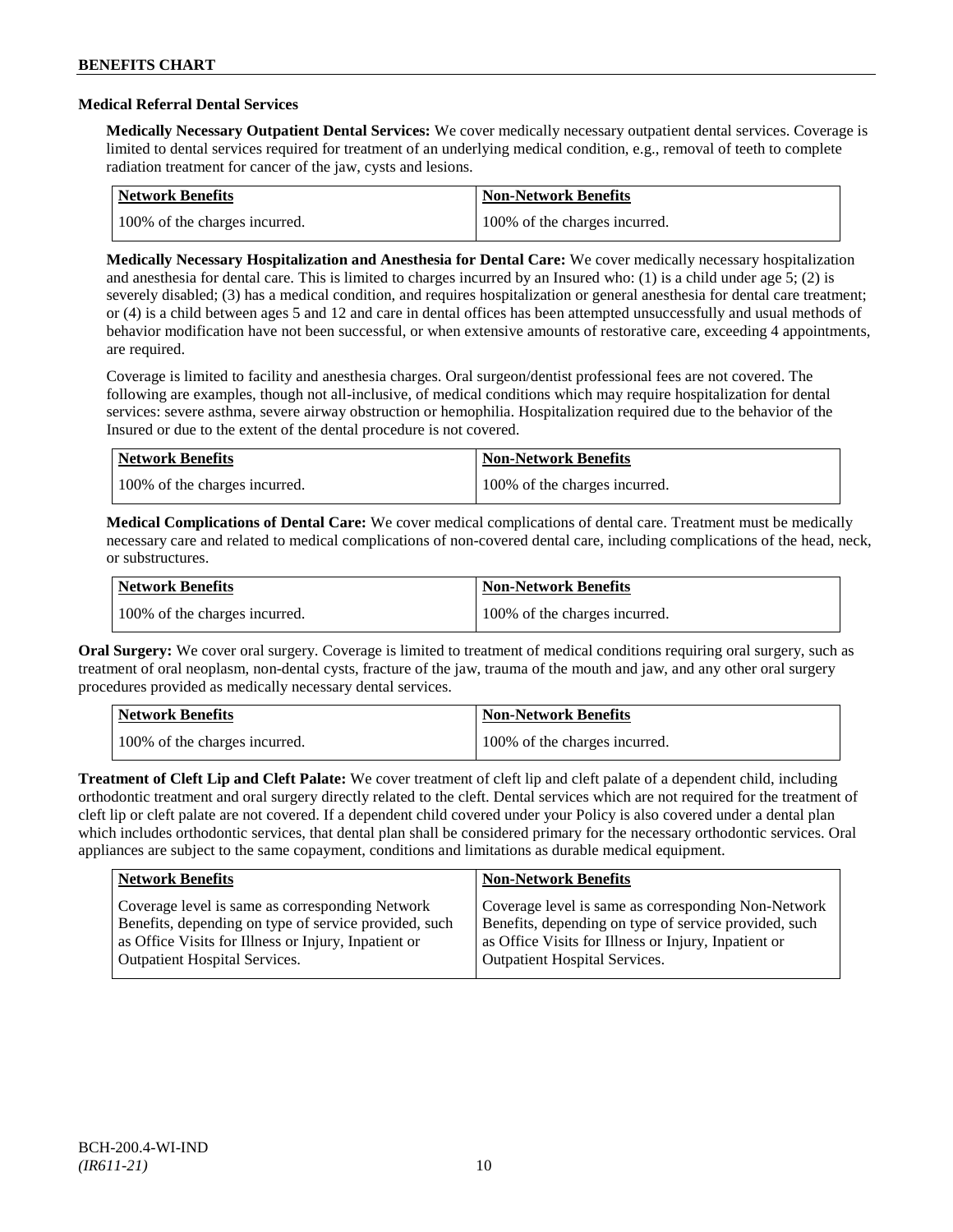**Treatment of Temporomandibular Disorder (TMD) and Craniomandibular Disorder (CMD):** We cover diagnostic procedures, surgical treatment and non-surgical treatment (including intraoral splint therapy devices) for temporomandibular disorder (TMD) and craniomandibular disorder (CMD), which is medically necessary care. Dental services which are not required to directly treat TMD or CMD are not covered.

| <b>Network Benefits</b>       | <b>Non-Network Benefits</b>   |
|-------------------------------|-------------------------------|
| 100% of the charges incurred. | 100% of the charges incurred. |

### **Not Covered:**

- Dental treatment, procedures or services not listed in this Benefits Chart.
- Accident-related dental services if treatment is: (1) provided to teeth which are not sound and natural; (2) to teeth which have been restored; (3) initiated beyond six months from the date of the injury; (4) received beyond the initial treatment or restoration; or (5) received beyond twenty-four months from the date of injury.
- Accident-related dental services by a Non-Network provider.
- Oral surgery to remove wisdom teeth.
- Orthognathic treatment or procedures and all related services.
- See "Services Not Covered" in your Policy.

## **DIAGNOSTIC IMAGING SERVICES**

#### **Covered Services:**

We cover diagnostic imaging, when ordered by a provider and provided in a clinic or outpatient hospital facility.

For Network Benefits, non-emergent, scheduled outpatient Magnetic Resonance Imaging (MRI) and Computed Tomography (CT) must be provided at a designated facility. Your physician or facility will obtain or verify prior authorization for these services, as needed.

We cover services provided in a clinic or outpatient hospital facility. To see the benefit level for inpatient hospital or skilled nursing facility services, see benefits under Inpatient Hospital and Skilled Nursing Facility Services.

#### **Outpatient Magnetic Resonance Imaging (MRI) and Computed Tomography (CT)**

| <b>Network Benefits</b>       | <b>Non-Network Benefits</b>   |
|-------------------------------|-------------------------------|
| 100% of the charges incurred. | 100% of the charges incurred. |

#### **All Other Outpatient Diagnostic Imaging Services**

### **Services for Illness or Injury**

| Network Benefits              | <b>Non-Network Benefits</b>   |
|-------------------------------|-------------------------------|
| 100% of the charges incurred. | 100% of the charges incurred. |

#### **Preventive Services (MRI/CT procedures are not considered preventive)**

Diagnostic imaging services associated with preventive services are covered at the benefit level shown in the "Preventive Services" section of this Benefits Chart.

#### **Not Covered:**

See "Services Not Covered" in your Policy.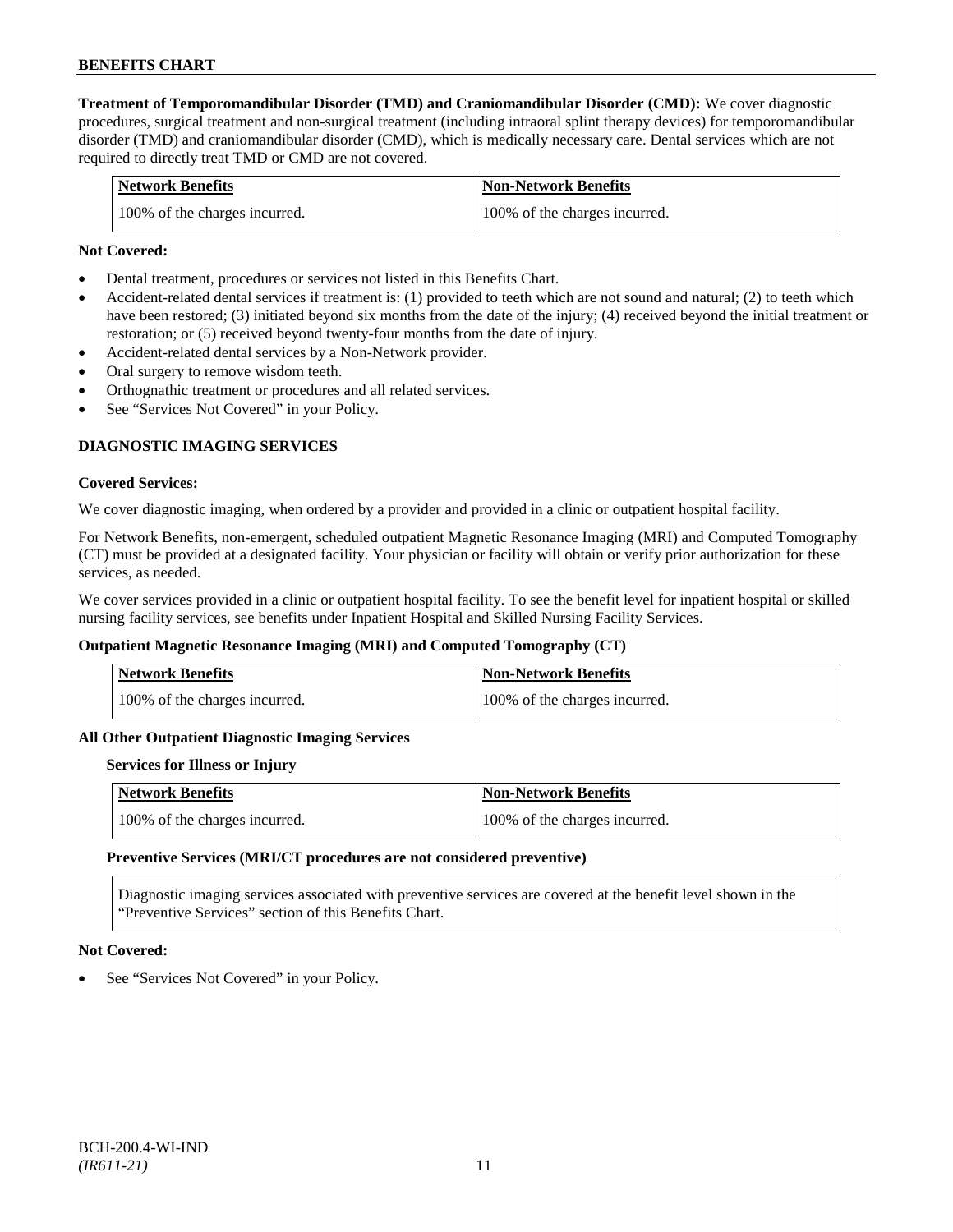## **DURABLE MEDICAL EQUIPMENT, PROSTHETICS, ORTHOTICS AND SUPPLIES**

### **Covered Services:**

We cover equipment and services, as described below.

We cover durable medical equipment and services, prosthetics, orthotics, and supplies, subject to the limitations below, including certain disposable supplies, enteral feedings and the following diabetic supplies and equipment: glucose monitors, insulin pumps limited to the purchase of one pump per year, syringes, blood and urine test strips and other diabetic supplies as deemed medically appropriate and necessary, for Insureds with gestational, Type I or Type II diabetes.

We cover external hearing aids, cochlear implants, and related treatment prescribed by a physician or by a licensed audiologist for Insureds under 18 years of age who have hearing loss.

We also cover basic hearing aids for Insureds age 18 or older for the correction of a hearing impairment.

Osseointegrated or bone-anchored hearing aids are only covered for Insureds who have hearing loss that is not correctable by any other procedure.

Hearing aids are limited to one basic, standard hearing aid for each ear every three years.

A basic hearing aid is defined as a hearing device that consists of a microphone, amplifier, volume control, battery and receiver. It does not include upgrades above and beyond the functionality of a basic hearing aid, including, but not limited to, hearing improvements for group settings, background noise, Bluetooth/remote control functionality, or extended warranties. Charges for upgrades above the cost of a basic, standard hearing aid are not covered.

| <b>Network Benefits</b>       | <b>Non-Network Benefits</b>   |
|-------------------------------|-------------------------------|
| 100% of the charges incurred. | 100% of the charges incurred. |

#### **Special Dietary Treatment for Phenylketonuria (PKU) if it meets our medical coverage criteria**

| <b>Network Benefits</b>       | <b>Non-Network Benefits</b>   |
|-------------------------------|-------------------------------|
| 100% of the charges incurred. | 100% of the charges incurred. |

#### **Oral Amino Acid Based Elemental Formula if it meets our medical coverage criteria**

| <b>Network Benefits</b>       | <b>Non-Network Benefits</b>   |
|-------------------------------|-------------------------------|
| 100% of the charges incurred. | 100% of the charges incurred. |

## **Limitations:**

Coverage of durable medical equipment is limited by the following.

- No more than a 90-day supply of diabetic supplies are covered and dispensed at a time.
- Payment will not exceed the cost of an alternate piece of equipment or service that is effective and medically necessary.
- For prosthetic benefits, other than oral appliances for cleft lip and cleft palate, payment will not exceed the cost of an alternate piece of equipment or service that is effective, medically necessary and enables Insureds to conduct standard activities of daily living.
- We reserve the right to determine if an item will be approved for rental vs. purchase.
- We require that certain diabetic supplies and equipment be purchased at a pharmacy.
- Diabetic supplies and equipment are limited to certain models and brands.
- Durable medical equipment and supplies must be obtained from or repaired by approved vendors.
- Covered services and supplies are based on established medical policies which are subject to periodic review and modification by the medical directors. Our medical policy for diabetic supplies includes information on our required models and brands. These medical policies (medical coverage criteria) are available by calling Member Services, or logging on to your "*my*HealthPartners" account at [healthpartners.com.](http://www.healthpartners.com/)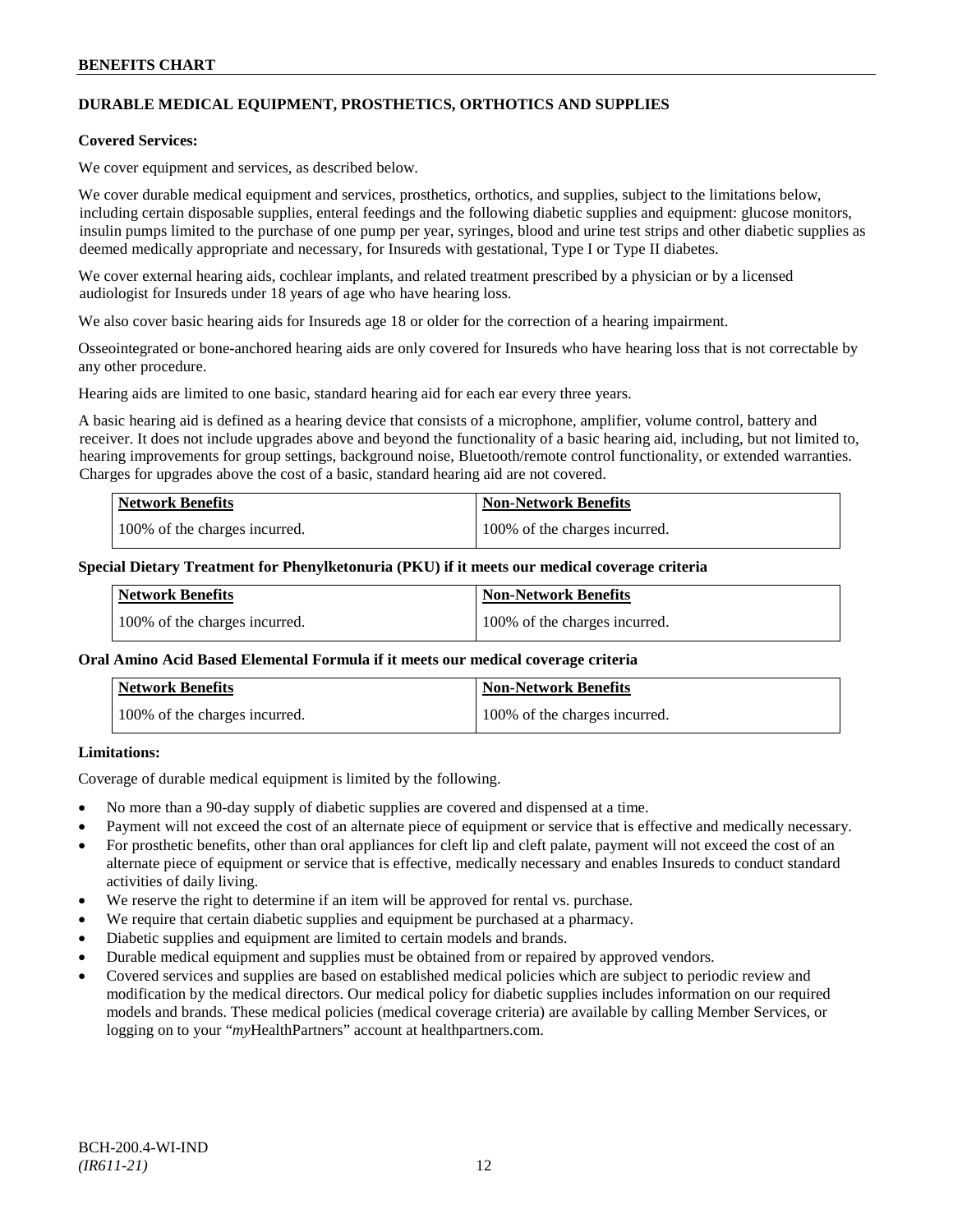## **Not Covered:**

Items which are not eligible for coverage include, but are not limited to:

- Replacement or repair of any covered items, if the items are (i) damaged or destroyed by misuse, abuse or carelessness, (ii) lost; or (iii) stolen.
- Duplicate or similar items.
- Labor and related charges for repair of any covered items which are more than the cost of replacement by an approved vendor.
- Sales tax, mailing, delivery charges, service call charges.
- Items which are primarily educational in nature or for hygiene, vocation, comfort, convenience or recreation.
- Communication aids or devices: equipment to create, replace or augment communication abilities including, but not limited to, speech processors, receivers, communication boards, or computer or electronic assisted communication.
- Implantable and osseointegrated or bone-anchored hearing aids and their fitting, except as specifically described in this Benefits Chart. This exclusion does not apply to cochlear implants.
- Eyeglasses, contact lenses and their fitting, measurement and adjustment, except as specifically described in this Benefits Chart.
- Hair prostheses (wigs).
- Household equipment which primarily has customary uses other than medical, such as, but not limited to, exercise cycles, air purifiers, central or unit air conditioners, water purifiers, non-allergenic pillows, mattresses or waterbeds.
- Household fixtures including, but not limited to, escalators or elevators, ramps, swimming pools and saunas.
- Modifications to the structure of the home including, but not limited to, wiring, plumbing or charges for installation of equipment.
- Vehicle, car or van modifications including, but not limited to, hand brakes, hydraulic lifts and car carrier.
- Rental equipment while owned equipment is being repaired by non-contracted vendors, beyond one month rental of medically necessary equipment.
- Other equipment and supplies, including, but not limited to assistive devices, that we determine are not eligible for coverage.
- See "Services Not Covered" in your Policy.

## **EMERGENCY AND URGENTLY NEEDED CARE SERVICES**

## **Covered Services:**

We cover services for emergency care and urgently needed care if the services are otherwise eligible for coverage under your Policy.

**Urgently Needed Care.** These are services to treat an unforeseen illness or injury that:

- are required in order to prevent a serious deterioration in your health, and
- cannot be delayed until the next available clinic or office hours.

| Network Benefits              | <b>Non-Network Benefits</b>   |
|-------------------------------|-------------------------------|
| 100% of the charges incurred. | 100% of the charges incurred. |

**Emergency Care.** These are services to treat:

- the sudden, unexpected onset of illness or injury which, if left untreated or unattended until the next available clinic or office hours, would result in hospitalization, or
- a condition requiring professional health services immediately necessary to preserve life or stabilize health.

When reviewing claims for coverage of emergency services, our medical director will take into consideration a reasonable layperson's belief that the circumstances required immediate medical care that could not wait until the next working day or next available clinic appointment.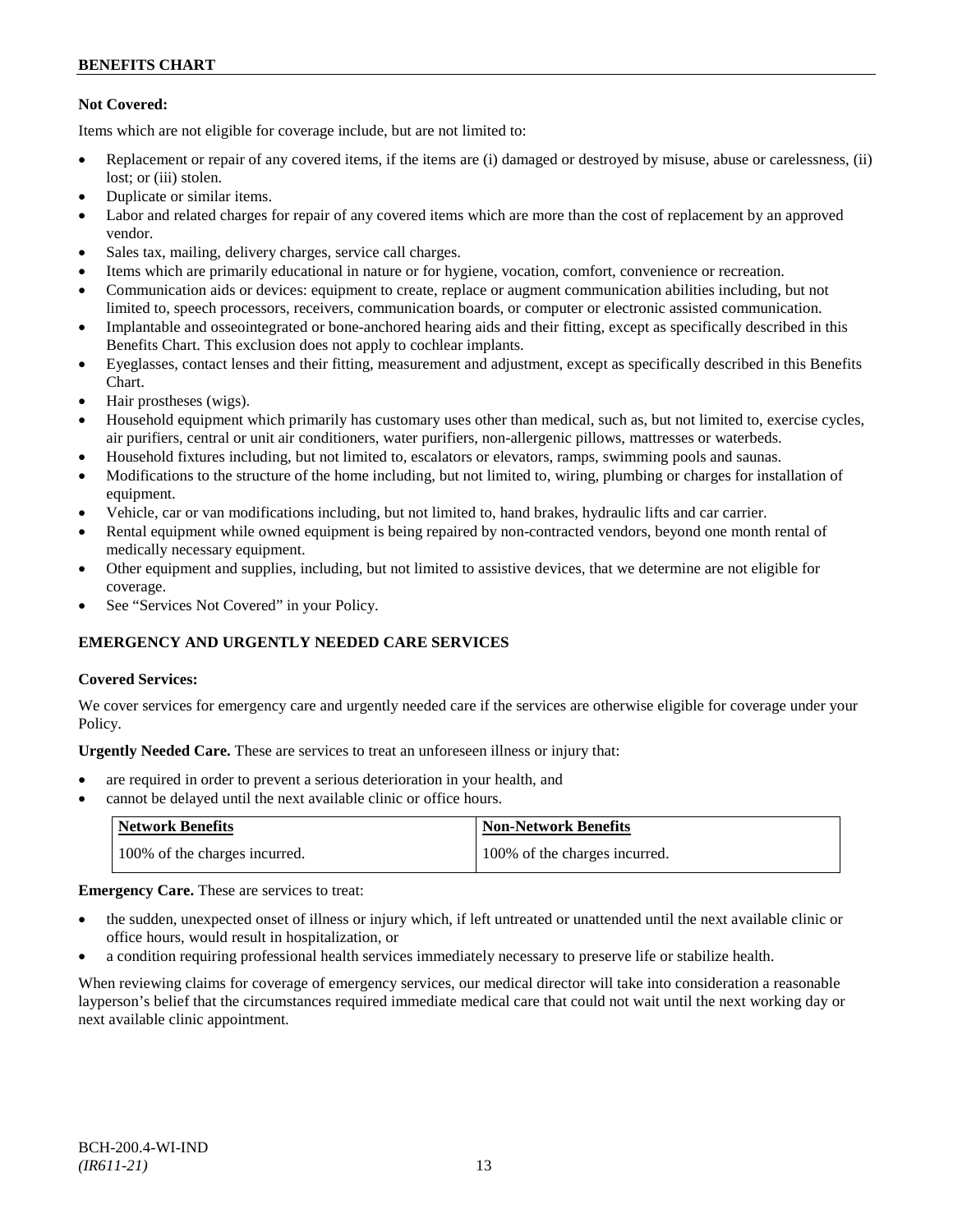## **Emergency Care in a Hospital Emergency Room, including Professional Services of a Physician**

| <b>Network Benefits</b>       | Non-Network Benefits  |
|-------------------------------|-----------------------|
| 100% of the charges incurred. | See Network Benefits. |

## **Inpatient Emergency Care in a Hospital**

| <b>Network Benefits</b>       | <b>Non-Network Benefits</b> |
|-------------------------------|-----------------------------|
| 100% of the charges incurred. | See Network Benefits.       |

### **Not Covered:**

• See "Services Not Covered" in your Policy.

## **GENE THERAPY**

## **Covered Services:**

We cover gene therapy treatment that meets our current medical coverage criteria.

| <b>Network Benefits</b>                                                                                                                                                                                 | <b>Non-Network Benefits</b> |
|---------------------------------------------------------------------------------------------------------------------------------------------------------------------------------------------------------|-----------------------------|
| Coverage level is same as corresponding Network<br>Benefit, depending on type of service provided, such as<br>Office Visits for Illness or Injury, Inpatient or<br><b>Outpatient Hospital Services.</b> | No coverage.                |

## **Limitations:**

- Gene therapy must be provided by a designated provider.
- Specific types of gene therapy are limited to therapies and conditions specified in our medical coverage criteria.

## **Not Covered:**

• See "Services Not Covered" in your Policy.

## **HEALTH EDUCATION**

## **Covered Services:**

We cover education for preventive services and education for the management of chronic health problems (such as diabetes).

| <b>Network Benefits</b>       | Non-Network Benefits          |
|-------------------------------|-------------------------------|
| 100% of the charges incurred. | 100% of the charges incurred. |

## **Not Covered:**

See "Services Not Covered" in your Policy.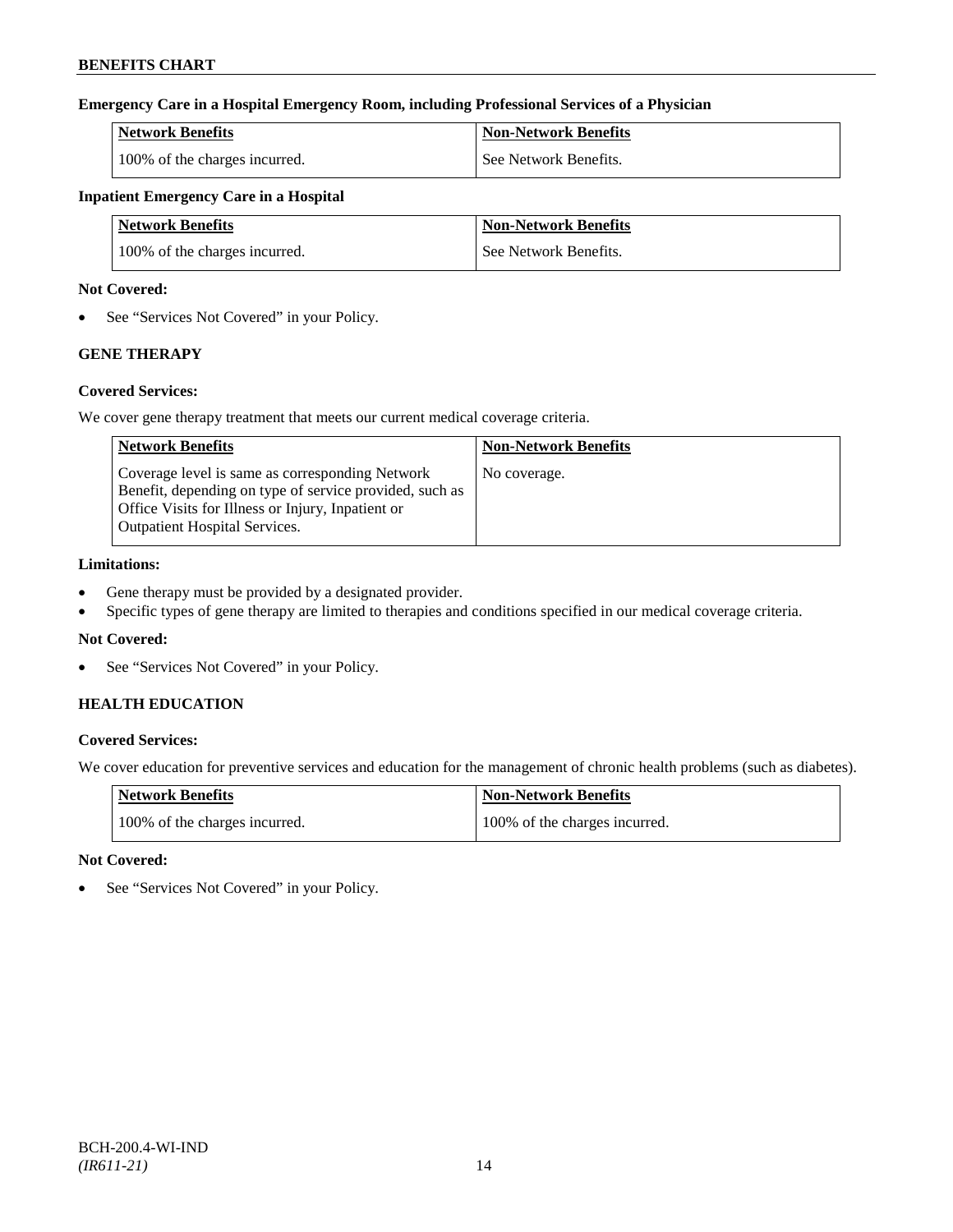## **HOME-BASED HEALTH ASSESSMENT PROGRAM**

## **Covered Services:**

If you meet our criteria for coverage, you may qualify for our home-based comprehensive health risk assessment program. The program covers a health assessment with a designated nurse practitioner.

| <b>Network Benefits</b>       | <b>Non-Network Benefits</b> |
|-------------------------------|-----------------------------|
| 100% of the charges incurred. | No coverage.                |

## **Not Covered:**

See "Services Not Covered" in your Policy.

## **HOME HEALTH SERVICES**

## **Covered Services:**

We cover skilled nursing services, physical therapy, occupational therapy, speech therapy, respiratory therapy and other therapeutic services, non-routine prenatal and routine postnatal well child visits (as described in our medical coverage criteria), phototherapy services for newborns, home health aide services and other eligible home health services when provided in your home, if you are homebound (i.e., unable to leave home without considerable effort due to a medical condition). Lack of transportation does not constitute homebound status. For phototherapy services for newborns and high risk prenatal services, supplies and equipment are included.

We cover total parenteral nutrition/intravenous ("TPN/IV") therapy, equipment, supplies and drugs in connection with IV therapy. IV line care kits are covered under Durable Medical Equipment.

We cover palliative care benefits. Palliative care includes symptom management, education and establishing goals of care. We waive the requirement that you be homebound for a limited number of home visits for palliative care (as shown in this Benefits Chart), if you have a life-threatening, non-curable condition which has a prognosis of survival of two years or less. Additional palliative care visits are eligible under the home health services benefit if you are homebound and meet all other requirements defined in this section.

You do not need to be homebound to receive total parenteral nutrition/intravenous ("TPN/IV") therapy.

Home health services are eligible and covered only when:

- medically necessary; and
- provided as rehabilitative care, terminal care or maternity care; and
- ordered by a physician, and included in the written home care plan.

## **Physical therapy, occupational therapy, speech therapy, respiratory therapy, home health aide services and palliative Care**

| Network Benefits              | <b>Non-Network Benefits</b> |
|-------------------------------|-----------------------------|
| 100% of the charges incurred. | No coverage.                |

**TPN/IV Therapy, Skilled Nursing Services, Non-Routine Prenatal/Postnatal Services and Phototherapy**

| <b>Network Benefits</b>       | <b>Non-Network Benefits</b> |
|-------------------------------|-----------------------------|
| 100% of the charges incurred. | No coverage.                |

Each 24-hour visit (or shifts up to 24-hour visits) equals one visit and counts toward the Maximum visits for all other services shown below. Any visit that lasts less than 24 hours regardless of the length of the visit, will count as one visit toward the Maximum visits for all other services shown below. All visits must be medically necessary and benefit eligible.

## **Routine Prenatal/Postnatal Services and Child Health Supervision Services**

| <b>Network Benefits</b>       | <b>Non-Network Benefits</b>   |
|-------------------------------|-------------------------------|
| 100% of the charges incurred. | 100% of the charges incurred. |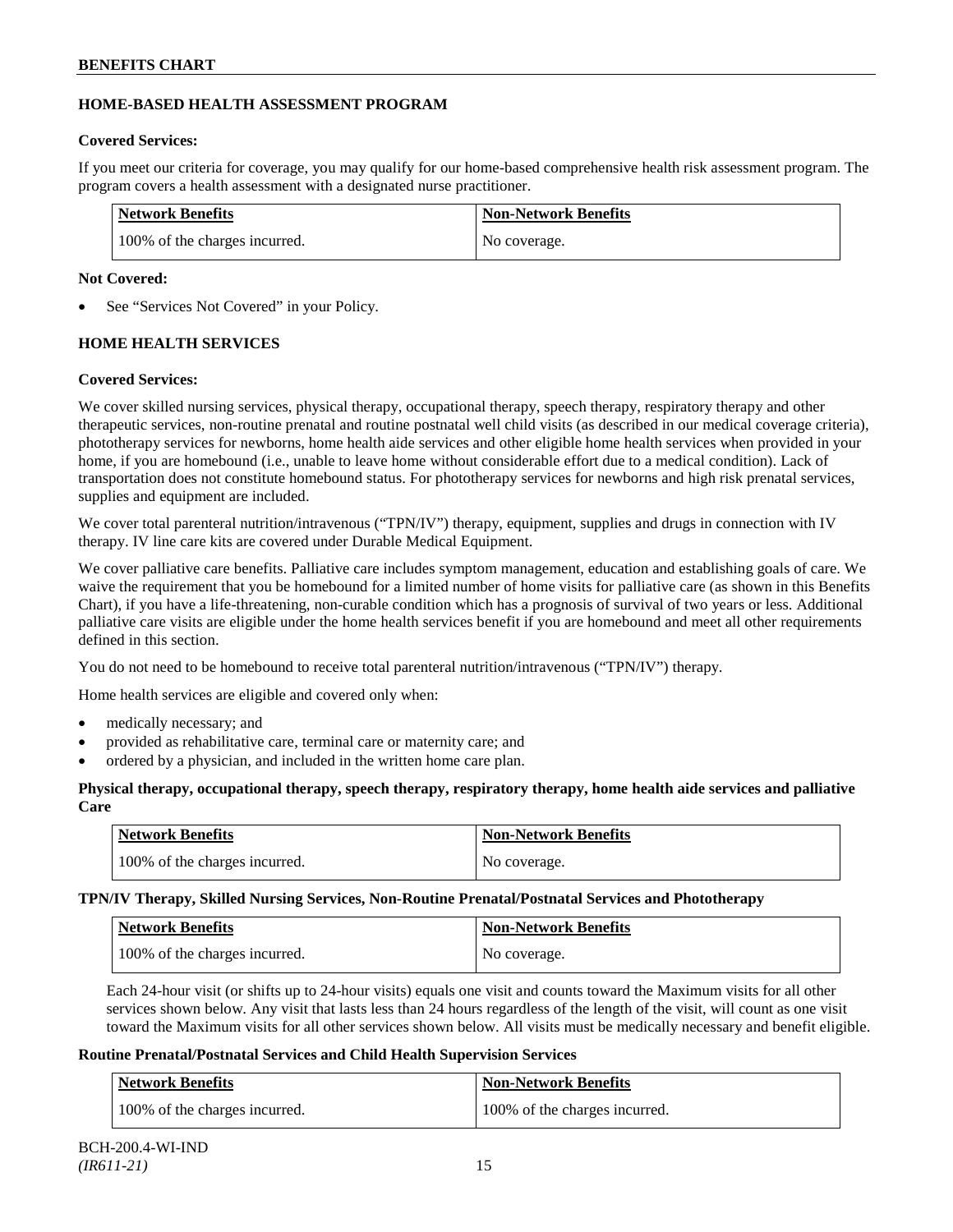### **Maximum Visits for Palliative Care:**

| <b>Network Benefits</b>                                                                                                                        | <b>Non-Network Benefits</b> |
|------------------------------------------------------------------------------------------------------------------------------------------------|-----------------------------|
| If you are eligible to receive palliative care in the home<br>and you are not homebound, there is a maximum of 12<br>visits per calendar year. | No coverage.                |

### **Maximum Visits for All Services Other Than Palliative Care:**

| <b>Network Benefits</b>      | <b>Non-Network Benefits</b> |
|------------------------------|-----------------------------|
| 60 visits per calendar year. | No coverage.                |

The routine postnatal well child visits do not count toward the visit limit.

### **Limitations:**

- Home health services are not provided as a substitute for a primary caregiver in the home or as relief (respite) for a primary caregiver in the home. We will not reimburse family members or residents in your home for the above services.
- A service shall not be considered a skilled nursing service merely because it is performed by, or under the direct supervision of, a licensed nurse. Where a service (such as tracheotomy suctioning or ventilator monitoring) or like services, can be safely and effectively performed by a non-medical person (or self-administered), without the direct supervision of, a licensed nurse, the service shall not be regarded as a skilled nursing service, whether or not a skilled nurse actually provides the service. The unavailability of a competent person to provide a non-skilled service shall not make it a skilled service when a skilled nurse provides it. Only the skilled nursing component of so-called "blended" services (i.e. services which include skilled and non-skilled components) are covered under this Benefits Chart.

## **Not Covered:**

- Home Health Services by a Non-Network provider.
- Financial or legal counseling services.
- Housekeeping or meal services in your home.
- Private duty nursing services.
- Services provided by a family member or enrollee, or a resident in the enrollee's home.
- Vocational rehabilitation and recreational or educational therapy. Recreation therapy is therapy provided solely for the purpose of recreation, including, but not limited to: (a) requests for physical therapy or occupational therapy to improve athletic ability, and (b) braces or guards to prevent sports injuries.
- See "Services Not Covered" in your Policy.

## **HOME HOSPICE SERVICES**

## **Applicable Definitions:**

**Part-time.** This is up to two hours of service per day, more than two hours is considered continuous care.

**Continuous Care.** This is from two to twelve hours of service per day provided by a registered nurse, licensed practical nurse, or home health aide, during a period of crisis in order to maintain a terminally ill patient at home.

**Appropriate Facility.** This is a nursing home, hospice residence, or other inpatient facility.

**Custodial Care Related to Hospice Services.** This means providing assistance in the activities of daily living and the care needed by a terminally ill patient which can be provided by primary caregiver (i.e., family member or friend) who is responsible for the patient's home care.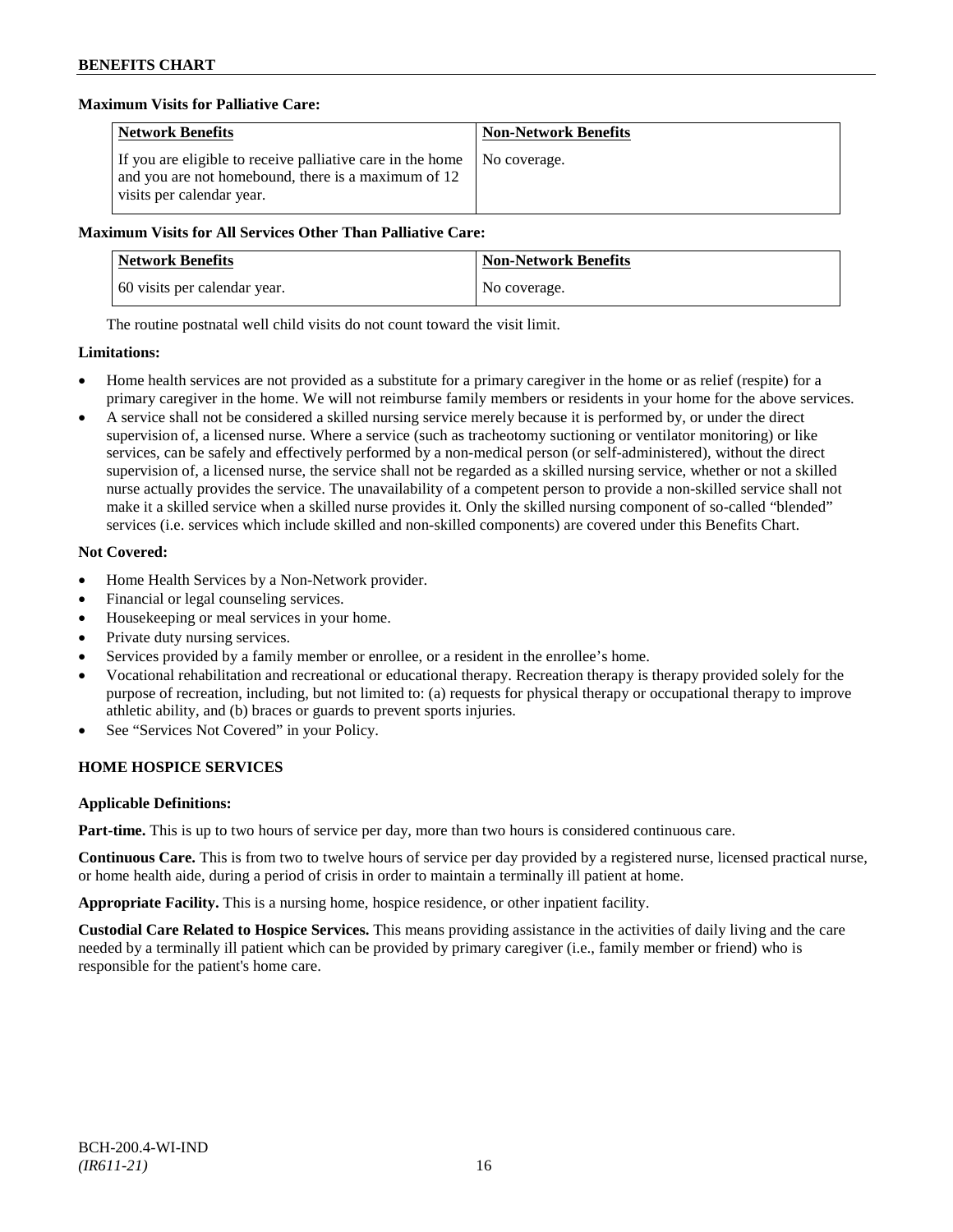### **Covered Services:**

**Home Hospice Program:** We cover the services described below if you are terminally ill and accepted as a home hospice program participant. You must meet the eligibility requirements of the program, and elect to receive services through the home hospice program. The services will be provided in your home, with inpatient care available when medically necessary as described below. If you elect to receive hospice services, you do so in lieu of curative treatment for your terminal illness for the period you are enrolled in the home hospice program.

**Eligibility:** In order to be eligible to be enrolled in the home hospice program, you must: (1) be a terminally ill patient (prognosis of six months or less); (2) have chosen a palliative treatment focus (i.e., emphasizing comfort and supportive services rather than treatment attempting to cure the disease or condition); and (3) continue to meet the terminally ill prognosis as reviewed by our medical director or his or her designee over the course of care. You may withdraw from the home hospice program at any time.

**Eligible Services:** Hospice services include the following services provided in accordance with an approved hospice treatment plan:

- Home Health Services:
	- o Part-time care provided in your home by an interdisciplinary hospice team (which may include a physician, nurse, social worker, and spiritual counselor) and medically necessary home health services are covered.
	- o One or more periods of continuous care in your home or in a setting which provides day care for pain or symptom management, when medically necessary, will be covered.
- Inpatient Services: We cover medically necessary inpatient services.
- Other Services:
	- o Respite care is covered for care in your home or in an appropriate facility, to give your primary caregivers (i.e., family members or friends) rest and/or relief when necessary in order to maintain a terminally ill patient at home*.*
	- o Medically necessary medications for pain and symptom management.
	- o Semi-electric hospital beds and other durable medical equipment are covered.
	- o Emergency and non-emergency care is covered.

| Network Benefits              | <b>Non-Network Benefits</b> |
|-------------------------------|-----------------------------|
| 100% of the charges incurred. | No coverage.                |

Respite care is limited to 5 days per episode, and respite care and continuous care combined are limited to 30 days.

### **Not Covered:**

- Home Hospice Services by a Non-Network provider.
- Financial or legal counseling services.
- Housekeeping or meal services in your home.
- Custodial or maintenance care related to hospice services, whether provided in the home or in a nursing home.
- Any service not specifically described as covered services under this home hospice services benefits.
- Any services provided by members of your family or residents in your home.
- See "Services Not Covered" in your Policy.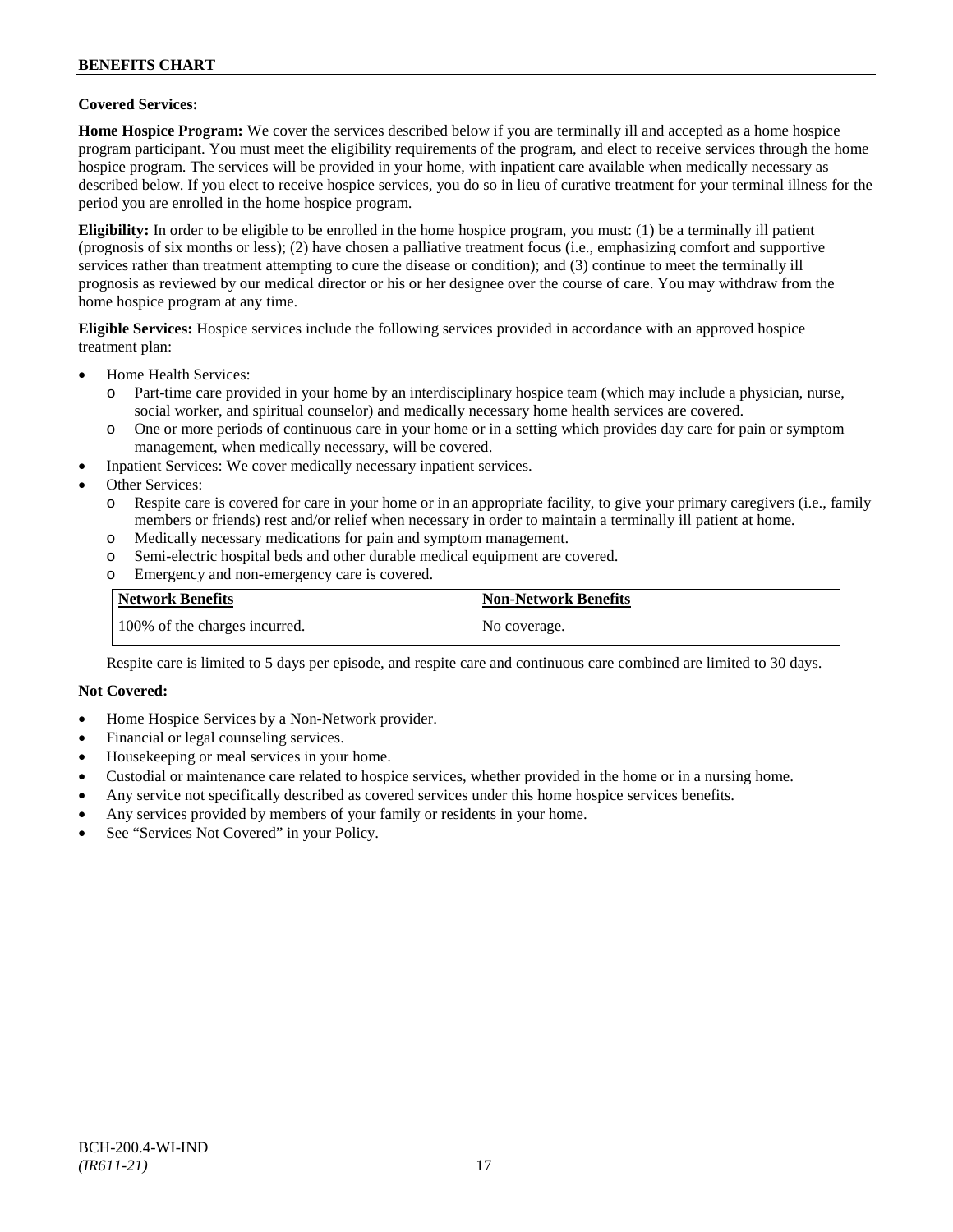## **HOSPITAL AND SKILLED NURSING FACILITY SERVICES**

## **Covered Services:**

We cover services as described below.

## **Medical or Surgical Hospital Services**

**Inpatient Hospital Services:** We cover the following medical or surgical services, for the treatment of acute illness or injury, which require the level of care only provided in an acute care facility. These services must be authorized by a physician.

Inpatient hospital services include: room and board; the use of operating or maternity delivery rooms; intensive care facilities; newborn nursery facilities; general nursing care, anesthesia, laboratory and diagnostic imaging services, radiation therapy, physical therapy, prescription drugs or other medications administered during treatment, blood and blood products (unless replaced), and blood derivatives, and other diagnostic or treatment related hospital services; physician and other professional medical and surgical services provided while in the hospital, including gender reassignment surgery that meets medical coverage criteria.

We cover, following a vaginal delivery, a minimum of 48 hours of inpatient care for the mother and newborn child. We cover, following a caesarean section delivery, a minimum of 96 hours of inpatient care for the mother and newborn child.

Health insurance issuers generally may not, under Federal law, restrict benefits for any hospital length of stay in connection with childbirth for the mother of newborn child to less than 48 hours following a vaginal delivery, or less than 96 hours following a caesarean section. However, Federal law generally does not prohibit the mother's or newborn's attending provider, after consulting with the mother, from discharging the mother or her newborn earlier than 48 hours (or 96 hours as applicable). In any case plans and issuers may not, under Federal law, require that a provider obtain authorization from the plan or the insurance issuer for prescribing a length of stay not in excess of 48 hours (or 96 hours).

| Network Benefits              | <b>Non-Network Benefits</b>   |
|-------------------------------|-------------------------------|
| 100% of the charges incurred. | 100% of the charges incurred. |

Each Insured's admission or confinement, including that of a newborn child, is separate and distinct from the admission or confinement of any other Insured.

**Outpatient Hospital, Ambulatory Care or Surgical Facility Services:** We cover the following medical and surgical services, for diagnosis or treatment of illness or injury on an outpatient basis. These services must be authorized by a physician.

Outpatient services include: use of operating rooms, maternity delivery rooms or other outpatient departments, rooms or facilities; and the following outpatient services: general nursing care, anesthesia, laboratory and diagnostic imaging services, radiation therapy, physical therapy, drugs administered during treatment, blood and blood products (unless replaced), and blood derivatives, and other diagnostic or treatment related outpatient services; physician and other professional medical and surgical services provided while an outpatient, including colonoscopies (starting at age 50, or under age 50 for people at high risk of colorectal cancer), and gender reassignment surgery that meets medical coverage criteria.

For Network Benefits, non-emergent, scheduled outpatient Magnetic Resonance Imaging (MRI) and Computed Tomography (CT) must be provided at a designated facility. Your physician or facility will obtain or verify prior authorization for these services, as needed.

To see the benefit level for diagnostic imaging services, laboratory services and physical therapy, see benefits under Diagnostic Imaging Services, Laboratory Services and Physical Therapy in this Benefits Chart.

| Network Benefits              | Non-Network Benefits          |
|-------------------------------|-------------------------------|
| 100% of the charges incurred. | 100% of the charges incurred. |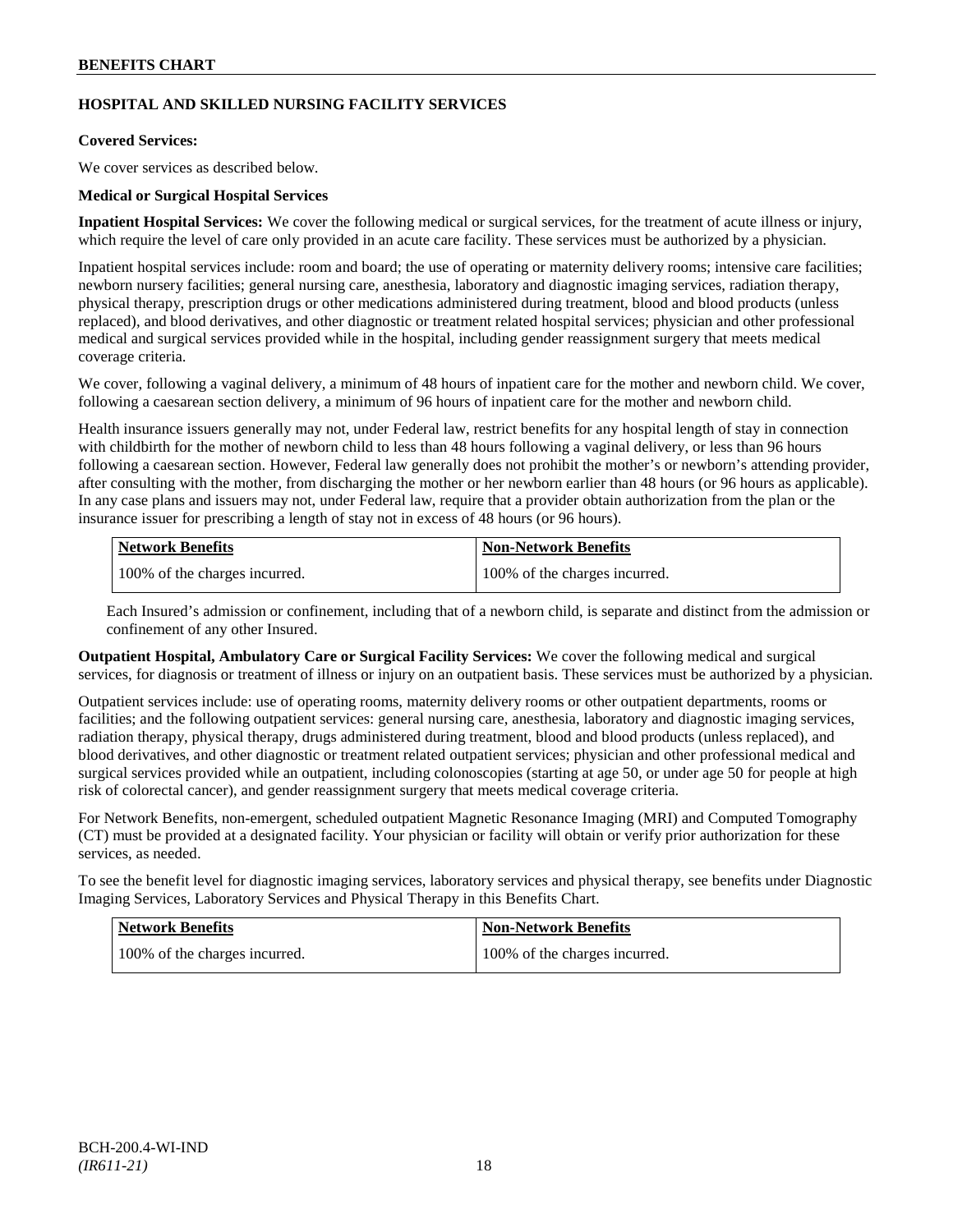**Skilled Nursing Facility Care:** We cover room and board, daily skilled nursing and related ancillary services for post-acute treatment and rehabilitative care of illness or injury that meets medical coverage criteria.

| Network Benefits                             | <b>Non-Network Benefits</b>                  |
|----------------------------------------------|----------------------------------------------|
| 100% of the charges incurred.                | 100% of the charges incurred.                |
| Limited to a 30 day maximum per confinement. | Limited to a 30 day maximum per confinement. |

Each day of services provided under the Network Benefits and Non-Network Benefits, combined, applies toward the maximum shown above.

### **Not Covered:**

- Services for items for personal convenience, such as television rental, are not covered.
- See "Services Not Covered" in your Policy.

## **INFERTILITY SERVICES**

### **Covered Services:**

We cover the diagnosis of infertility. These services include diagnostic procedures and tests provided in connection with an infertility evaluation, office visits and consultations to diagnose infertility.

| <b>Network Benefits</b>       | Non-Network Benefits          |
|-------------------------------|-------------------------------|
| 100% of the charges incurred. | 100% of the charges incurred. |

Coverage is limited to office visits and consultations to diagnose infertility. Treatment is not covered.

### **Not Covered:**

- Treatment of infertility, including, but not limited to, office visits, laboratory, diagnostic imaging services, and drugs for the treatment of infertility; assisted reproduction, including, but not limited to gamete intrafallopian tube transfer (GIFT), zygote intrafallopian tube transfer (ZIFT), intracytoplasmic sperm injection (ICSI), and/or in-vitro fertilization (IVF), and all charges associated with such procedures; reversal of sterilization; artificial insemination; and sperm, ova or embryo acquisition, retrieval or storage; however, we do cover office visits and consultations to diagnose infertility.
- Services related to the establishment of surrogate pregnancy and fees for a surrogate.
- See "Services Not Covered" in your Policy.

## **LABORATORY SERVICES**

#### **Covered Services:**

We cover laboratory tests when ordered by a provider and provided in a clinic or outpatient hospital facility. This includes blood tests to detect lead exposure in children between the ages of 6 months and 72 months.

To see the benefit level for inpatient hospital or skilled nursing facility services, see benefits under Inpatient Hospital and Skilled Nursing Facility Services in this Benefits Chart.

**Prostate-Specific Antigen (PSA) Test Coverage.** We cover prostate cancer screening for men 40 years of age or over who are symptomatic or in a high-risk category and for all men 50 years of age or older. Coverage includes prostate-specific antigen blood test and digital rectal examination.

| Network Benefits              | Non-Network Benefits          |
|-------------------------------|-------------------------------|
| 100% of the charges incurred. | 100% of the charges incurred. |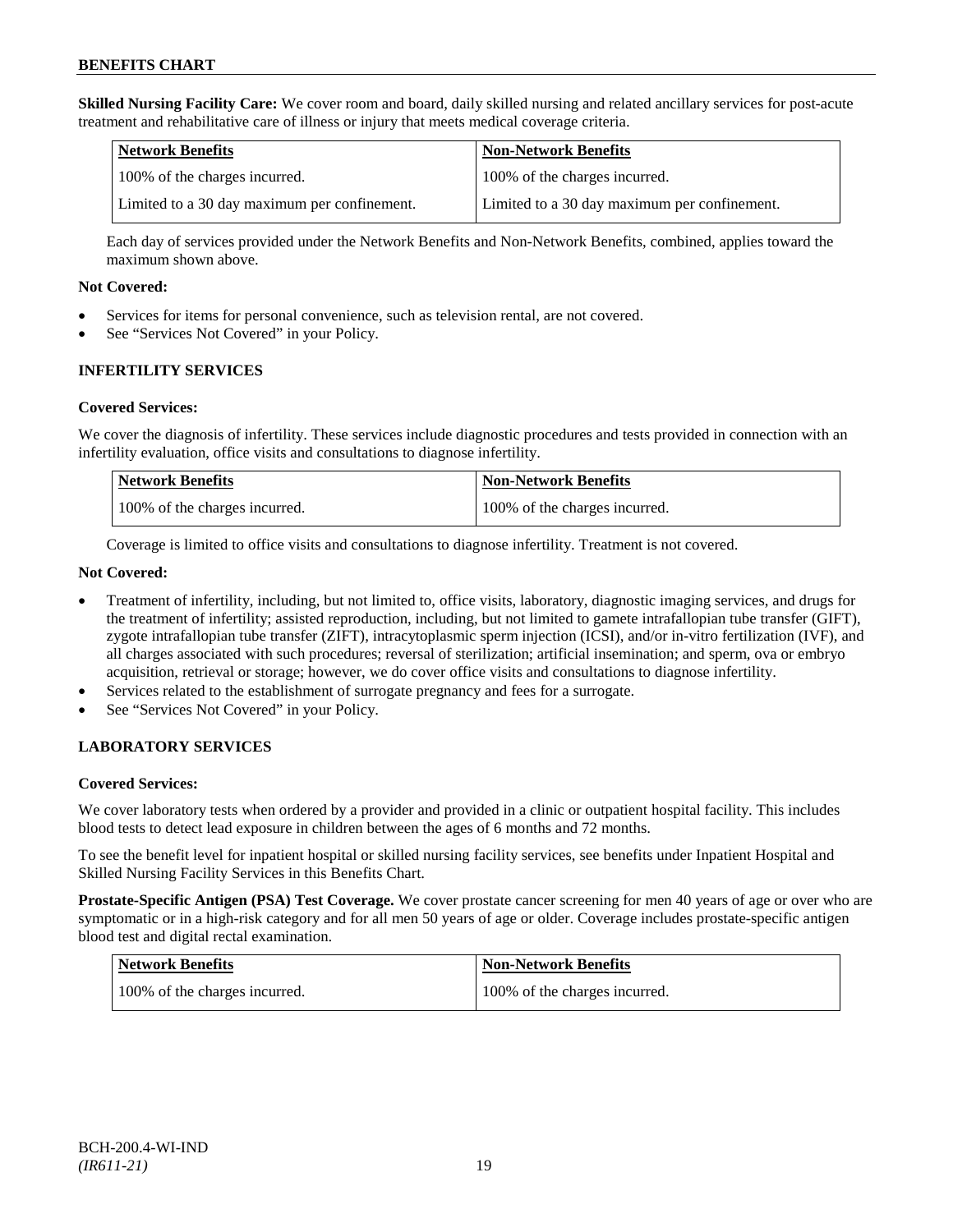### **All other laboratory services**

### **Services for Illness or Injury**

| Network Benefits              | Non-Network Benefits          |
|-------------------------------|-------------------------------|
| 100% of the charges incurred. | 100% of the charges incurred. |

### **Preventive Services**

Laboratory services associated with preventive services are covered at the benefit level shown in the "Preventive Services" section of this Benefits Chart.

### **Not Covered:**

See "Services Not Covered" in your Policy.

## **MASTECTOMY RECONSTRUCTION BENEFIT**

## **Covered Services:**

We cover reconstruction of the breast on which the mastectomy has been performed; surgery and reconstruction of the other breast to produce symmetrical appearance, and prostheses and physical complications of all stages of mastectomy, including lymphedemas.

| <b>Network Benefits</b>                               | <b>Non-Network Benefits</b>                           |
|-------------------------------------------------------|-------------------------------------------------------|
| Coverage level is same as corresponding Network       | Coverage level is same as corresponding Non-Network   |
| Benefits, depending on type of service provided, such | Benefits, depending on type of service provided, such |
| as Office Visits for Illness or Injury, Inpatient or  | as Office Visits for Illness or Injury, Inpatient or  |
| <b>Outpatient Hospital Services.</b>                  | <b>Outpatient Hospital Services.</b>                  |

#### **Not Covered:**

See "Services Not Covered" in your Policy.

## **MEDICATION THERAPY DISEASE MANAGEMENT PROGRAM**

## **Covered Services:**

If you meet our criteria for coverage, you may qualify for our Medication Therapy Disease Management Program.

The program covers consultations with a designated Network pharmacist.

Covered services are based on established medical policies, which are subject to periodic review and modification by the medical directors. These medical policies (medical coverage criteria) are available by calling Member Services, or logging on to your "*my*HealthPartners" account at [healthpartners.com.](http://www.healthpartners.com/)

| <b>Network Benefits</b>       | <b>Non-Network Benefits</b> |
|-------------------------------|-----------------------------|
| 100% of the charges incurred. | No coverage.                |

## **Not Covered:**

See "Services Not Covered" in your Policy.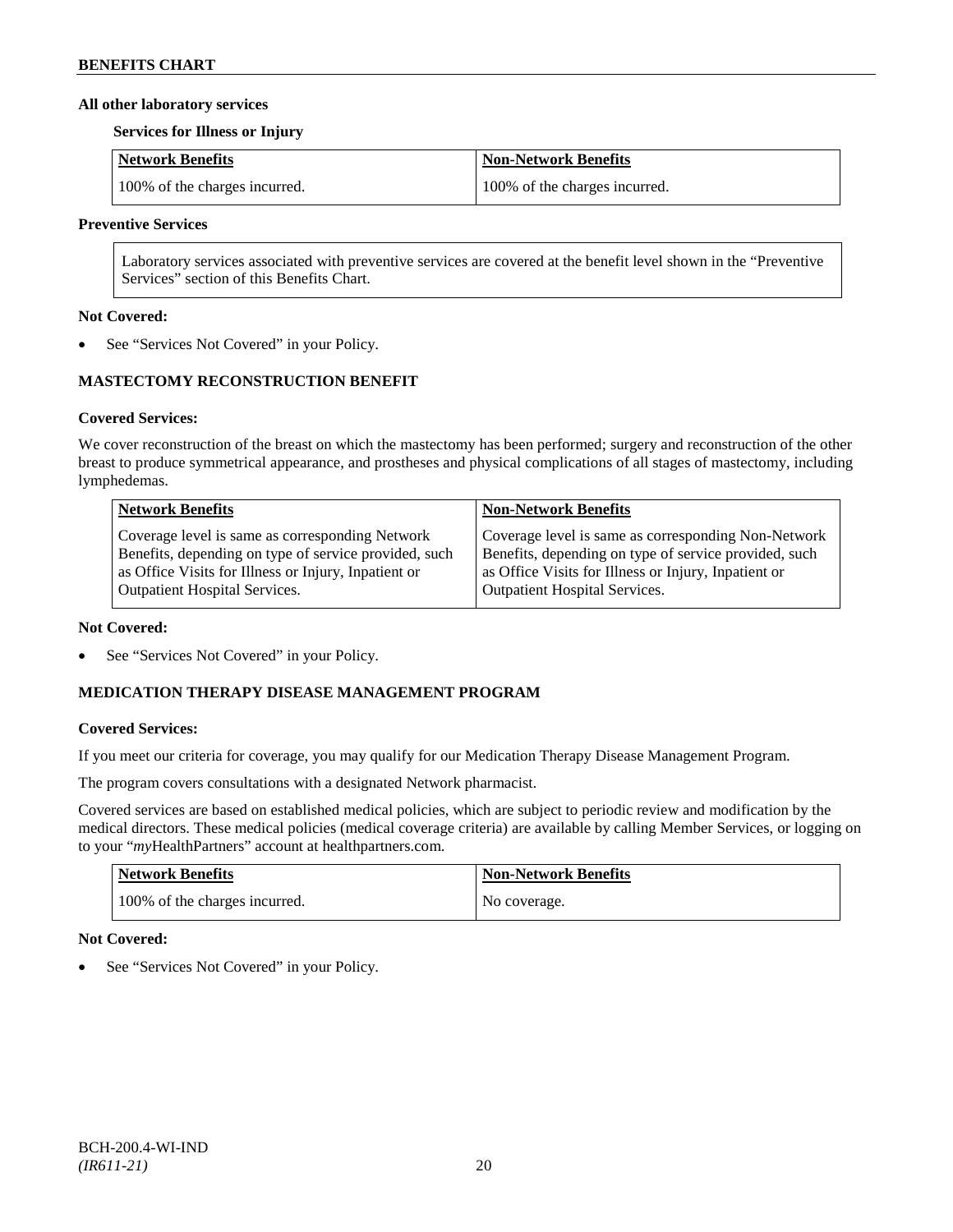## **OFFICE VISITS FOR ILLNESS OR INJURY**

### **Covered Services:**

We cover the following when medically necessary: professional medical and surgical services and related supplies, including biofeedback, of physicians and other health care providers; blood and blood products (unless replaced) and blood derivatives.

We cover diagnosis and treatment of illness or injury to the eyes. Where contact or eye glass lenses are prescribed as medically necessary for the post-operative treatment of cataracts or for the treatment of aphakia, or keratoconus, we cover the initial evaluation, lenses and fitting. Insureds must pay for lens replacement beyond the initial pair.

### **Office visits**

| Network Benefits              | <b>Non-Network Benefits</b>   |
|-------------------------------|-------------------------------|
| 100% of the charges incurred. | 100% of the charges incurred. |

#### **Convenience Clinics**

| <b>Network Benefits</b>       | <b>Non-Network Benefits</b>   |
|-------------------------------|-------------------------------|
| 100% of the charges incurred. | 100% of the charges incurred. |

#### **Scheduled Telephone Visits**

| <b>Network Benefits</b>       | <b>Non-Network Benefits</b>   |
|-------------------------------|-------------------------------|
| 100% of the charges incurred. | 100% of the charges incurred. |

### **E-visits**

### **Access to Online Care through virtuwell a[t virtuwell.com](http://www.virtuwell.com/)**

| <b>Network Benefits</b>       | <b>Non-Network Benefits</b> |
|-------------------------------|-----------------------------|
| 100% of the charges incurred. | No coverage.                |

#### **All Other E-visits**

| <b>Network Benefits</b>       | Non-Network Benefits          |
|-------------------------------|-------------------------------|
| 100% of the charges incurred. | 100% of the charges incurred. |

## **Injections Administered in a Physician's Office, other than immunizations**

#### **Allergy Injections**

| Network Benefits              | <b>Non-Network Benefits</b>   |
|-------------------------------|-------------------------------|
| 100% of the charges incurred. | 100% of the charges incurred. |

## **All Other Injections**

| Network Benefits              | <b>Non-Network Benefits</b>   |
|-------------------------------|-------------------------------|
| 100% of the charges incurred. | 100% of the charges incurred. |

### **Not Covered:**

- Court ordered treatment, except as described in this Benefits Chart. Any resulting court ordered treatment for mental health services will be subject to the Policy's requirement for medical necessity.
- See "Services Not Covered" in your Policy.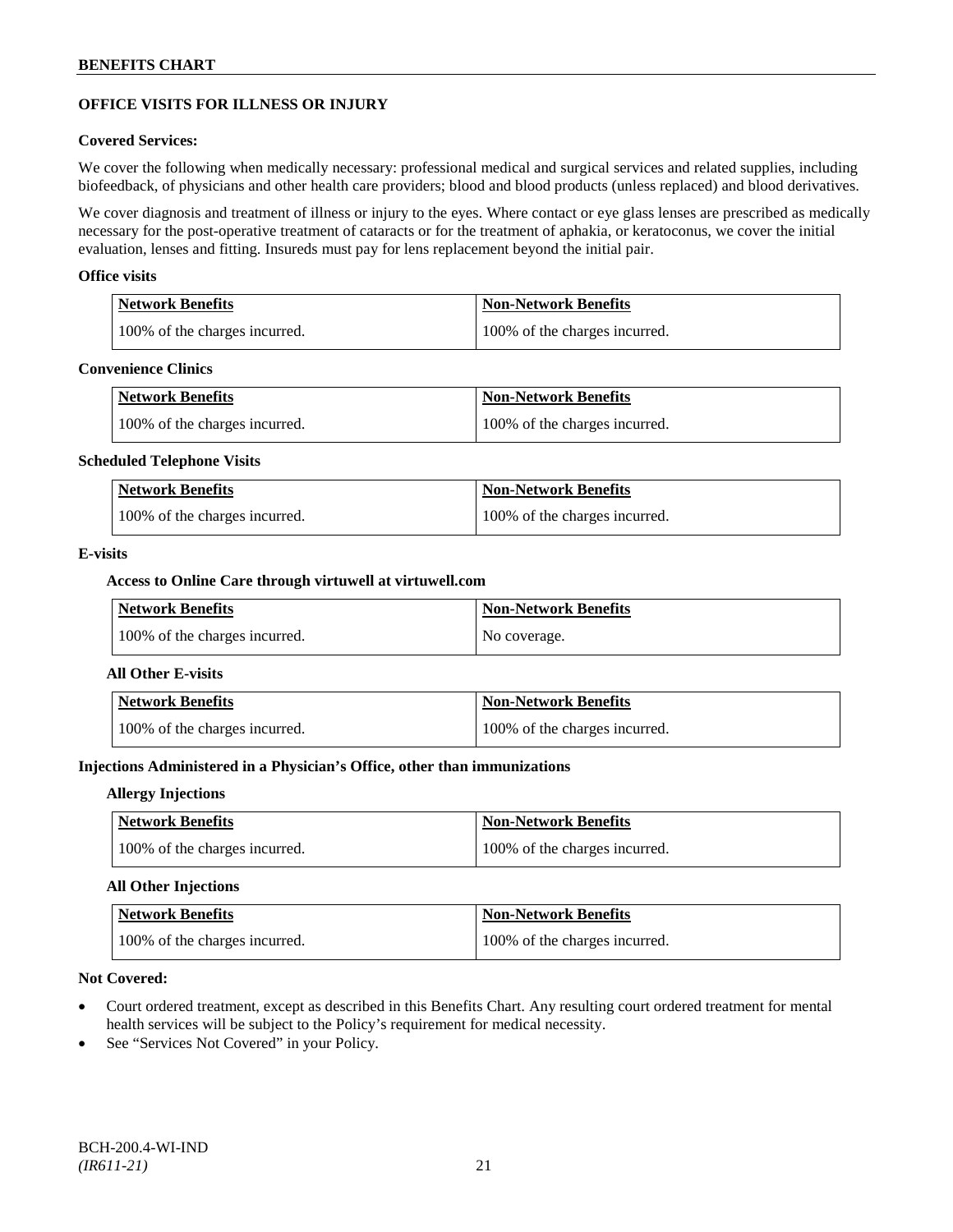## **PEDIATRIC EYEWEAR**

## **Covered Services:**

We cover pediatric eyewear for children, subject to our medical coverage criteria. Coverage under this provision will continue until the end of the month in which the child turns age 19. We also cover low vision services. These medical policies (medical coverage criteria) are available by calling Member Services, or logging on to your "*my*HealthPartners" account at [healthpartners.com.](http://www.healthpartners.com/)

| Network Benefits              | <b>Non-Network Benefits</b> |
|-------------------------------|-----------------------------|
| 100% of the charges incurred. | No coverage.                |

Limited to one pair of eyeglasses (lenses and frames), or one pair of contact lenses per calendar year.

## **Not Covered:**

- Replacement of eyeglasses or contact lenses due to loss or theft.
- Contact lenses for cosmetic purposes.
- See "Services Not Covered" in your Policy.

## **PHYSICAL THERAPY, OCCUPATIONAL THERAPY, SPEECH THERAPY AND OTHER SPECIFIED THERAPIES**

## **Covered Services:**

We cover the following physical therapy, occupational therapy and speech therapy services:

- Medically necessary rehabilitative care to correct the effects of illness or injury.
- Habilitative services rendered for congenital, developmental or medical conditions which have significantly limited the successful initiation of normal speech and normal motor development.

Massage therapy which is performed in conjunction with other treatment/modalities by a physical or occupational therapist, is part of a prescribed treatment plan and is not billed separately is covered.

We cover services provided in a clinic. We also cover physical therapy provided in an outpatient hospital facility. To see the benefit level for inpatient hospital or skilled nursing facility services, see benefits under "Inpatient Hospital and Skilled Nursing Facility Services".

## **Rehabilitative Care**

| <b>Network Benefits</b>                                                                       | <b>Non-Network Benefits</b>                                                                   |
|-----------------------------------------------------------------------------------------------|-----------------------------------------------------------------------------------------------|
| 100% of the charges incurred.                                                                 | 100% of the charges incurred.                                                                 |
| Physical, Occupational and Speech Therapy are limited<br>to 20 visits each per calendar year. | Physical, Occupational and Speech Therapy are<br>limited to 20 visits each per calendar year. |

In addition to the services provided above, we cover a minimum of:

20 visits per calendar year for pulmonary rehabilitation therapy,

- 36 visits per calendar year for cardiac rehabilitation therapy,
- 30 visits per calendar year for post-cochlear implant aural therapy,
- 20 visits per calendar year for cognitive rehabilitation therapy.

The maximum number of visits are combined for Network Benefits and Non-Network Benefits.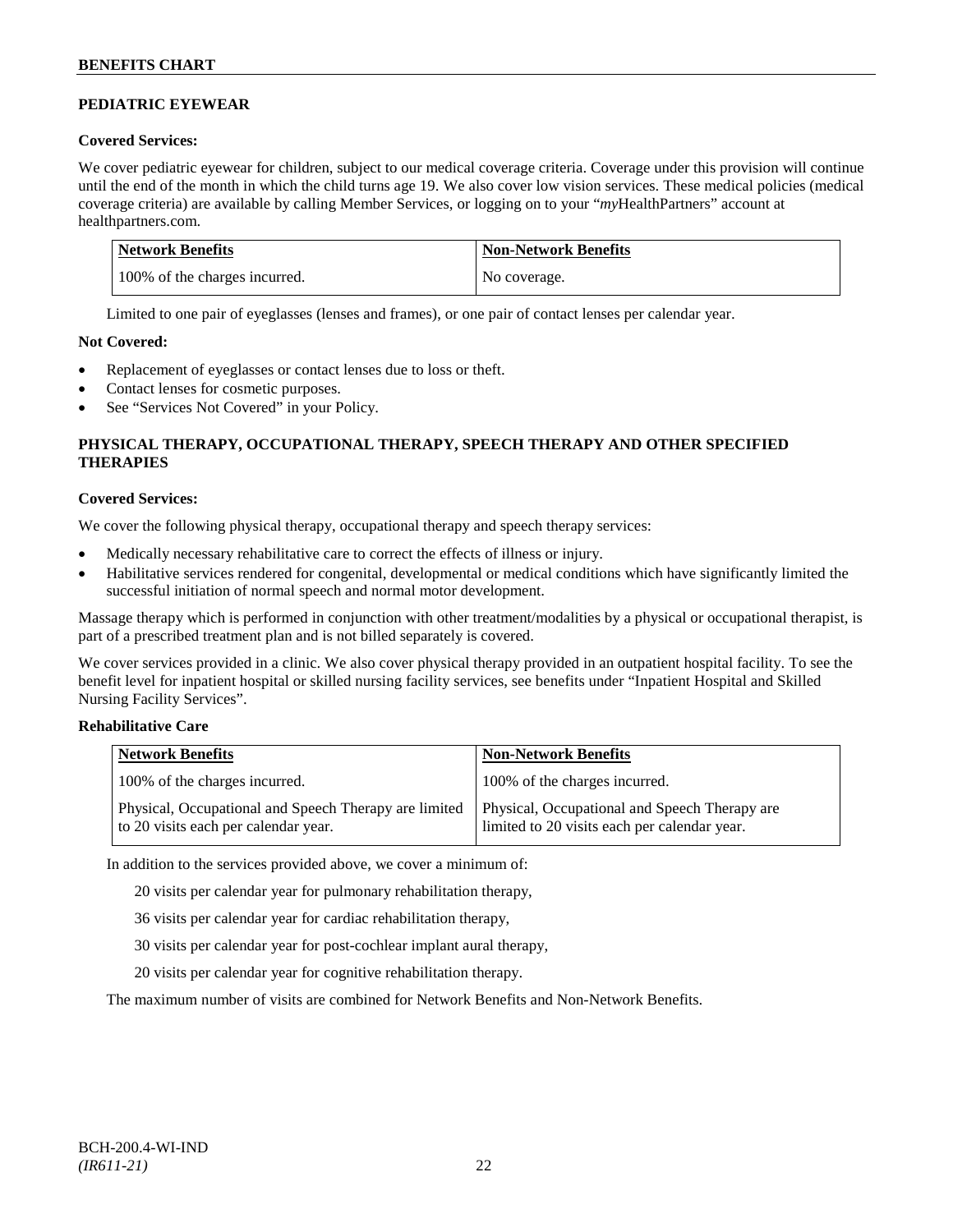## **Habilitative Care**

| Network Benefits                                                                              | <b>Non-Network Benefits</b>                                                                   |
|-----------------------------------------------------------------------------------------------|-----------------------------------------------------------------------------------------------|
| 100% of the charges incurred.                                                                 | 100% of the charges incurred.                                                                 |
| Physical, Occupational and Speech Therapy are limited<br>to 20 visits each per calendar year. | Physical, Occupational and Speech Therapy are<br>limited to 20 visits each per calendar year. |

The maximum number of visits is combined for Network Benefits and Non-Network Benefits.

### **Not Covered:**

- Massage therapy for the purpose of comfort or convenience of the Insured.
- See "Services Not Covered" in your Policy.

## **PRESCRIPTION DRUG SERVICES**

### **Covered Services:**

We cover prescription drugs and medications that can be self-administered or are administered in a physician's office.

## **For Network Benefits, drugs and medications must be obtained at a network pharmacy.**

### **Outpatient Drugs (except as specified below)**

| <b>Network Benefits</b>                                                                                                                                                                                                                                                                                                                                                      | <b>Non-Network Benefits</b>   |
|------------------------------------------------------------------------------------------------------------------------------------------------------------------------------------------------------------------------------------------------------------------------------------------------------------------------------------------------------------------------------|-------------------------------|
| 100% of the charges incurred.                                                                                                                                                                                                                                                                                                                                                | 100% of the charges incurred. |
| Oral chemotherapy drugs are included on the<br>Specialty Drug List. However, you pay the applicable<br>outpatient drug benefit. As required by Wisconsin law,<br>you will not pay higher cost sharing (deductible,<br>copayment or coinsurance) for orally administered<br>chemotherapy drugs than you pay for injected or<br>intravenously administered chemotherapy drugs. |                               |

## **Mail Order Drugs**

| <b>Network Benefits</b>                                                                                                                                                                                            | <b>Non-Network Benefits</b> |
|--------------------------------------------------------------------------------------------------------------------------------------------------------------------------------------------------------------------|-----------------------------|
| For your convenience, you may also get up to a 90-day<br>supply of outpatient prescription drugs that can be self-<br>administered through the designated mail order service.                                      | See Network Benefits.       |
| Outpatient drugs ordered through this service are.<br>covered at the benefit percent and copayments shown in<br>Outpatient Drugs above.                                                                            |                             |
| New prescriptions to treat chronic conditions and trial<br>drugs will be limited to quantity limits described at the<br>end of this section. You will have to pay one copayment<br>for your initial 30-day supply. |                             |
| Specialty Drugs are not available through the mail order<br>service.                                                                                                                                               |                             |

### **Tobacco Cessation Drugs are covered for all FDA approved tobacco cessation drugs**

| Network Benefits              | <b>Non-Network Benefits</b>   |
|-------------------------------|-------------------------------|
| 100% of the charges incurred. | 100% of the charges incurred. |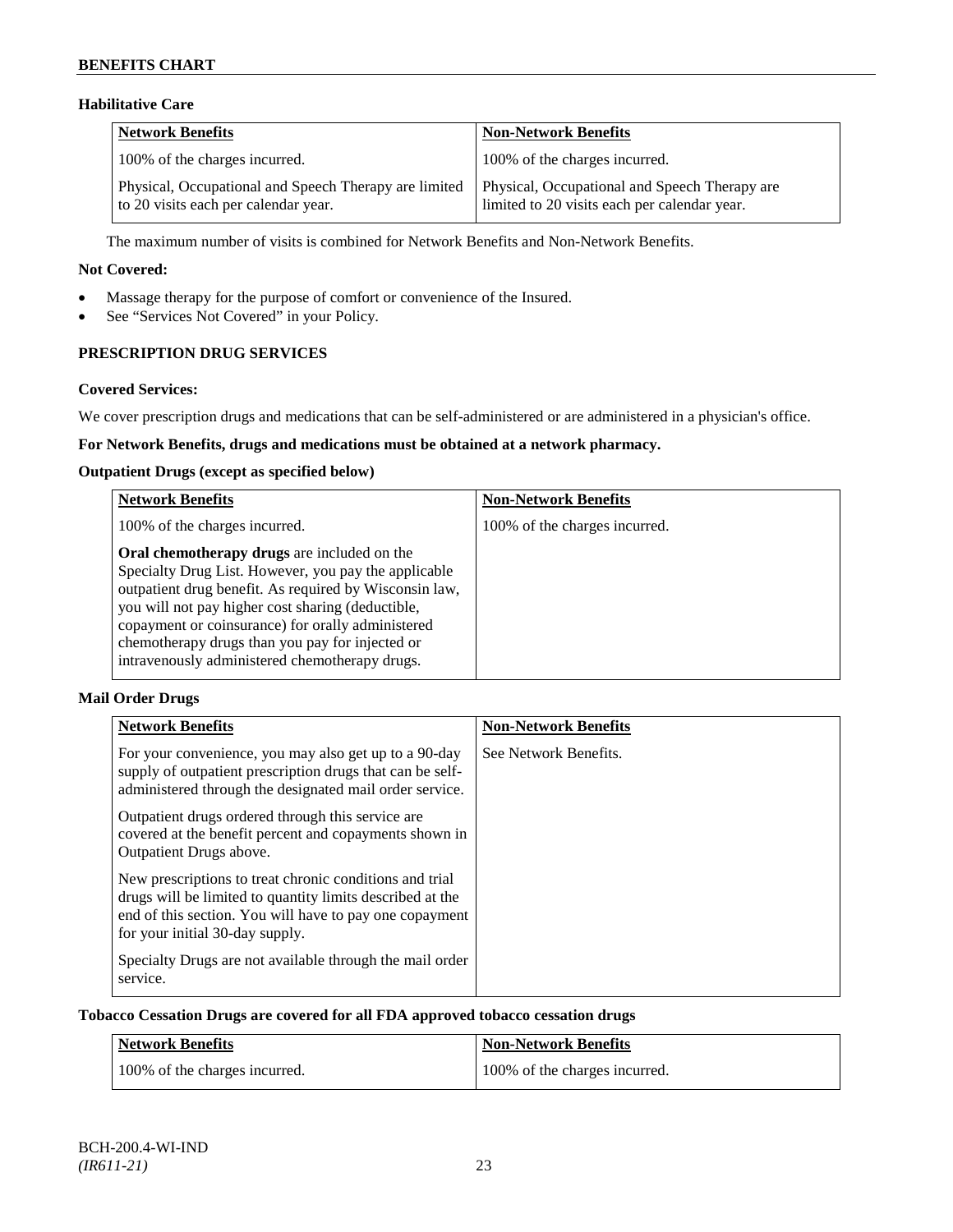## **Contraceptive Drugs**

| <b>Network Benefits</b>                                                                                                          | <b>Non-Network Benefits</b>   |
|----------------------------------------------------------------------------------------------------------------------------------|-------------------------------|
| 100% of the charges incurred for formulary drugs.                                                                                | 100% of the charges incurred. |
| If a physician requests that a Non-Formulary<br>contraceptive drug be dispensed as written, the drug<br>will be covered at 100%. |                               |

## **Specialty Drugs that are Self-Administered**

| <b>Network Benefits</b>                                                                                                                                                                                                                                                                                                                                                      | <b>Non-Network Benefits</b> |
|------------------------------------------------------------------------------------------------------------------------------------------------------------------------------------------------------------------------------------------------------------------------------------------------------------------------------------------------------------------------------|-----------------------------|
| 100% of the charges incurred.                                                                                                                                                                                                                                                                                                                                                | No coverage.                |
| Oral chemotherapy drugs are included on the<br>Specialty Drug List. However, you pay the applicable<br>outpatient drug benefit. As required by Wisconsin law,<br>you will not pay higher cost sharing (deductible,<br>copayment or coinsurance) for orally administered<br>chemotherapy drugs than you pay for injected or<br>intravenously administered chemotherapy drugs. |                             |

In order for the plan to better manage available manufacturer-funded copayment assistance, copayments for certain specialty medications may vary and be set to approximate the maximum of any available manufacturer-funded copayment assistance programs. However, in no case will true out-of-pocket costs to the Insured be greater than the maximum copayment/coinsurance shown in this Benefits Chart. Manufacturer-funded copayment assistance received by an Insured will not apply to the Insured's annual deductible or out-of-pocket limit.

Specialty Drugs are limited to drugs on the Specialty Drug List and must be obtained from a designated vendor.

### **Limitations:**

- Certain drugs may require prior authorization as indicated on the Formulary. HealthPartners may require prior authorization for the drug and also the site where the drug will be provided. Certain drugs are subject to our utilization review process and quantity limits.
- Certain non-formulary drugs require prior authorization. In addition, certain drugs may be subject to any quantity limits applied as part of our trial program.
- If an Insured requests a brand name drug when there is a generic equivalent, the brand name drug will be covered up to the charge that would apply to the generic drug, minus any required copayment. If a physician requests that a brand name drug be dispensed as written, and we determine the brand name drug is medically necessary, the drug will be paid at the brand name drug benefit.
- We may require Insureds to try over-the-counter (OTC) drug alternatives before approving more costly formulary prescription drugs.
- Unless otherwise specified in the Prescription Drug Services section, you may receive up to a 30-day supply per prescription.
- New prescriptions to treat certain chronic conditions are limited to a 30-day supply.
- A 90-day supply will be covered and dispensed only at pharmacies that participate in our extended day supply program.
- No more than a 30-day supply of Specialty Drugs will be covered and dispensed at a time unless it's a manufacturer supplied drug that cannot be split that supplies the Insured with more than a 30-day supply.
- If a copayment is required, you must pay one copayment for each 30-day supply, or portion thereof.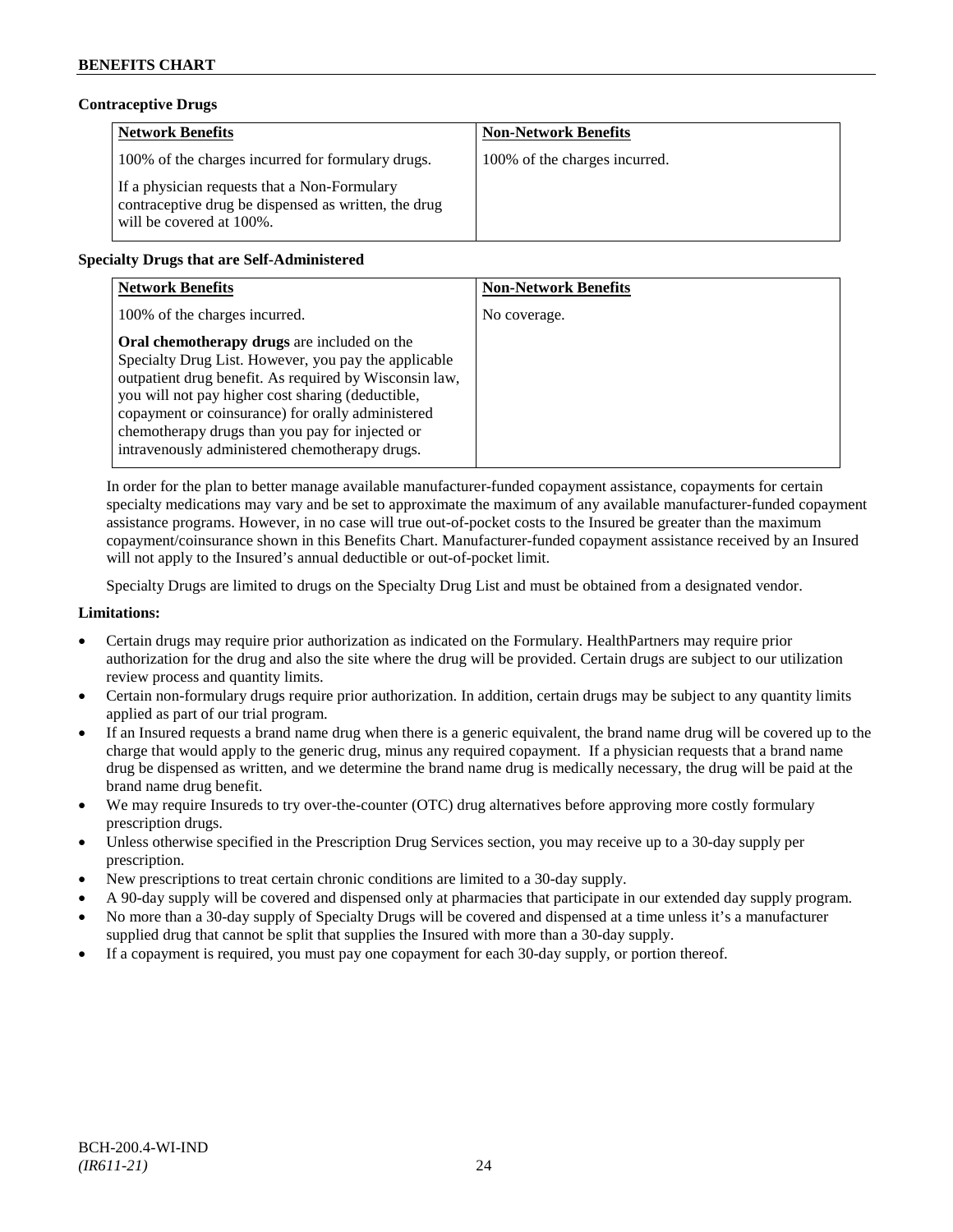### **Not Covered:**

- Replacement of prescription drugs, medications, equipment and supplies due to loss, damage or theft.
- Nonprescription (over-the-counter) drugs or medications, including, but not limited to, vitamins, supplements, homeopathic remedies, and non-FDA approved drugs, unless listed on the Formulary and prescribed by a physician or legally authorized health care provider under applicable state and federal law. This exclusion does not include over-thecounter contraceptives for women as allowed under the Affordable Care Act when the Insured obtains a prescription for the item. In addition, if the Insured obtains a prescription, this exclusion does not include aspirin to prevent cardiovascular disease for men and women of certain ages; folic acid supplements for women who may become pregnant; fluoride chemoprevention supplements for children without fluoride in their water source; and iron supplements for children age 6- 12 who are at risk for anemia.
- All drugs for the treatment of sexual dysfunction.
- All drugs for the treatment of growth deficiency.
- All drugs for the treatment of infertility.
- Medical cannabis.
- Drugs on the Excluded Drug List. The Excluded Drug List includes select drugs within a therapy class that are not eligible for coverage. This includes drugs that may be excluded for certain indications. The Excluded Drug List is available at [healthpartners.com.](http://www.healthpartners.com/)
- Drugs that are newly approved by the FDA until they are reviewed and approved by HealthPartners Pharmacy and Therapeutics Committee.
- Medical devices approved by the FDA will not be covered under the Prescription Drug Services section unless they are on our formulary. Covered medical devices are generally submitted and reimbursed under your medical benefits.
- See "Services Not Covered" in your Policy.

### **PREVENTIVE SERVICES**

### **Applicable Definitions:**

**Routine Preventive Services** are routine healthcare services that include screenings, check-ups and counseling to prevent illness, disease or other health problems before symptoms occur.

**Diagnostic Services** are services to help a provider understand your symptoms, diagnose illness and decide what treatment may be needed. They may be the same services that are listed as preventive services, but they are being used as diagnostic services. Your provider will determine if these services are preventive or diagnostic. These services are not preventive if received as part of a visit to diagnose, manage or maintain an acute or chronic medical condition, illness or injury. When that occurs, unless otherwise indicated below, standard deductibles, copayments or coinsurance apply.

#### **Covered Services:**

We cover preventive services that meet any of the requirements under the Affordable Care Act (ACA) shown in the bulleted items below. These preventive services are covered at 100% under the Network Benefits with no deductible, copayments or coinsurance. (If a preventive service is not required by the ACA and it is covered at a lower benefit level, it will be specified below.) Preventive benefits mandated under the ACA are subject to periodic review and modification. Changes would be effective in accordance with the federal rules. Preventive services mandated by the ACA include:

- Evidence-based items or services that have in effect a rating of A or B in the current recommendations of the United States Preventive Services Task Force with respect to the individual;
- Immunizations for routine use in children, adolescents, and adults that have in effect a recommendation from the Advisory Committee on Immunization Practices of the Centers for Disease Control and Prevention with respect to the individual;
- With respect to infants, children, and adolescents, evidence-informed preventive care and screenings provided for in comprehensive guidelines supported by the Health Resources and Services Administration; and
- With respect to women, preventive care and screenings provided for in comprehensive guidelines supported by the Health Resources and Services Administration.

Covered services are based on established medical policies, which are subject to periodic review and modification by the medical directors. These medical policies (medical coverage criteria) are available by calling Member Services, or logging on to your "*my*HealthPartners" account at [healthpartners.com.](http://www.healthpartners.com/)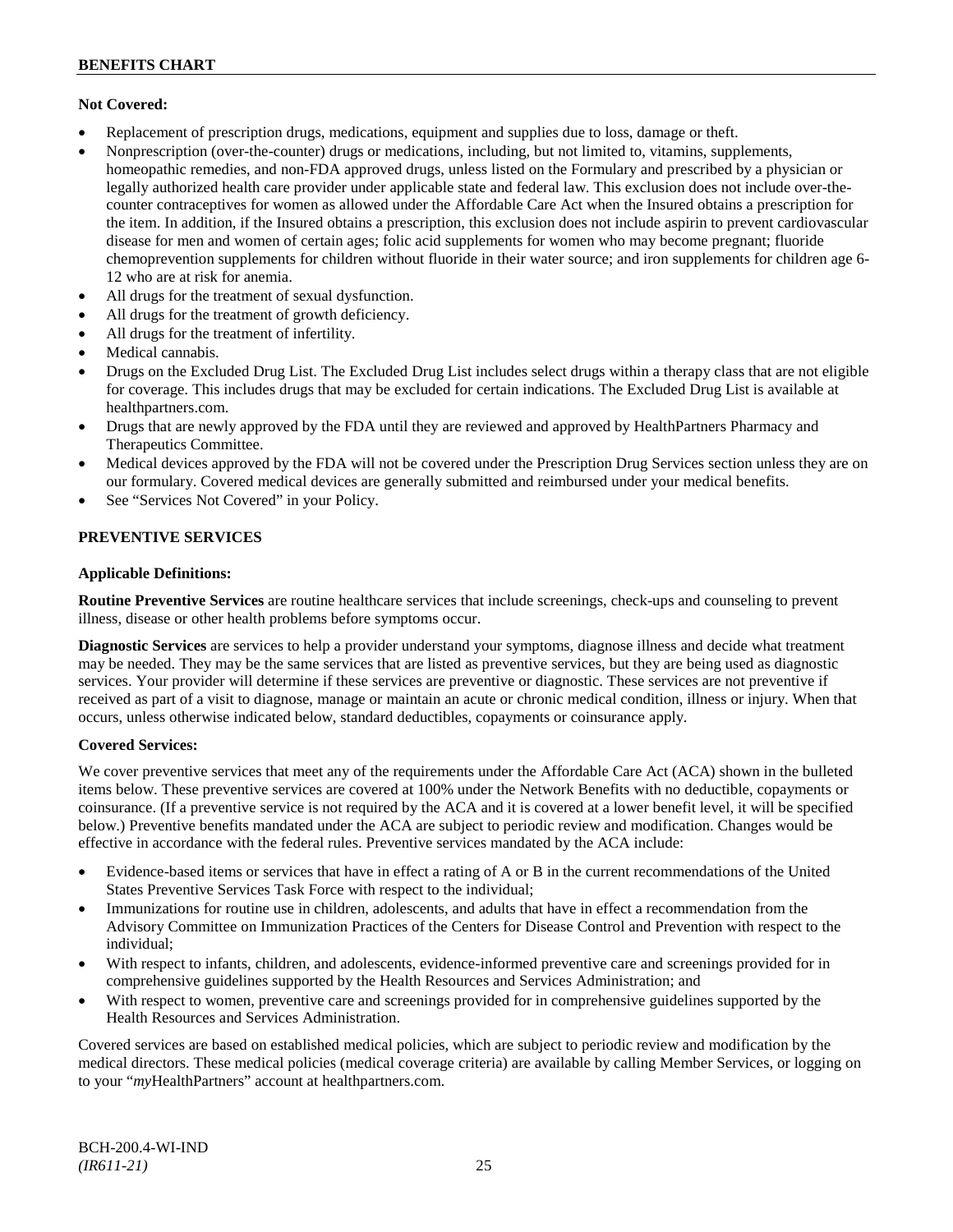### **ACA and state mandated preventive services are covered as follows:**

**Routine Health Exams and Periodic Health Assessments**. A physician or health care provider will counsel you as to how often health assessments are needed based on age, sex and health status. This includes screening and counseling for tobacco cessation and all FDA approved tobacco cessation medications including over-the-counter drugs (as shown in the Prescription Drug Services section).

| Network Benefits              | Non-Network Benefits          |
|-------------------------------|-------------------------------|
| 100% of the charges incurred. | 100% of the charges incurred. |

**Child Health Supervision Services.** This includes pediatric preventive services such as newborn screenings, appropriate immunizations, developmental assessments and laboratory services appropriate to the age of the child from birth to 72 months, and appropriate immunizations to age 18.

| <b>Network Benefits</b>       | <b>Non-Network Benefits</b>   |
|-------------------------------|-------------------------------|
| 100% of the charges incurred. | 100% of the charges incurred. |

### **Routine Prenatal Care and Exams**

| Network Benefits              | Non-Network Benefits          |
|-------------------------------|-------------------------------|
| 100% of the charges incurred. | 100% of the charges incurred. |

**Routine Postnatal Care.** This includes health exams, assessments, education and counseling relating to the period immediately after childbirth.

| <b>Network Benefits</b>       | Non-Network Benefits          |
|-------------------------------|-------------------------------|
| 100% of the charges incurred. | 100% of the charges incurred. |

**Routine Screening Procedures for Cancer.** This includes colorectal screening starting at age 50 and under age 50 for people at high risk of colorectal cancer. This also includes other cancer screenings recommended by the USPSTF with an A or B rating. Women's preventive health services below describe additional routine screening procedures for cancer.

| Network Benefits              | <b>Non-Network Benefits</b>   |
|-------------------------------|-------------------------------|
| 100% of the charges incurred. | 100% of the charges incurred. |

## **Routine Eye and Hearing Exams for members under the age of 22**

| Network Benefits              | <b>Non-Network Benefits</b>   |
|-------------------------------|-------------------------------|
| 100% of the charges incurred. | 100% of the charges incurred. |

**Professional Voluntary Family Planning Services.** This includes services to prevent or delay a pregnancy, including counseling and education. Services must be provided by a licensed provider.

| <b>Network Benefits</b>       | <b>Non-Network Benefits</b>   |
|-------------------------------|-------------------------------|
| 100% of the charges incurred. | 100% of the charges incurred. |

#### **Adult Immunizations**

| <b>Network Benefits</b>       | <b>Non-Network Benefits</b>   |
|-------------------------------|-------------------------------|
| 100% of the charges incurred. | 100% of the charges incurred. |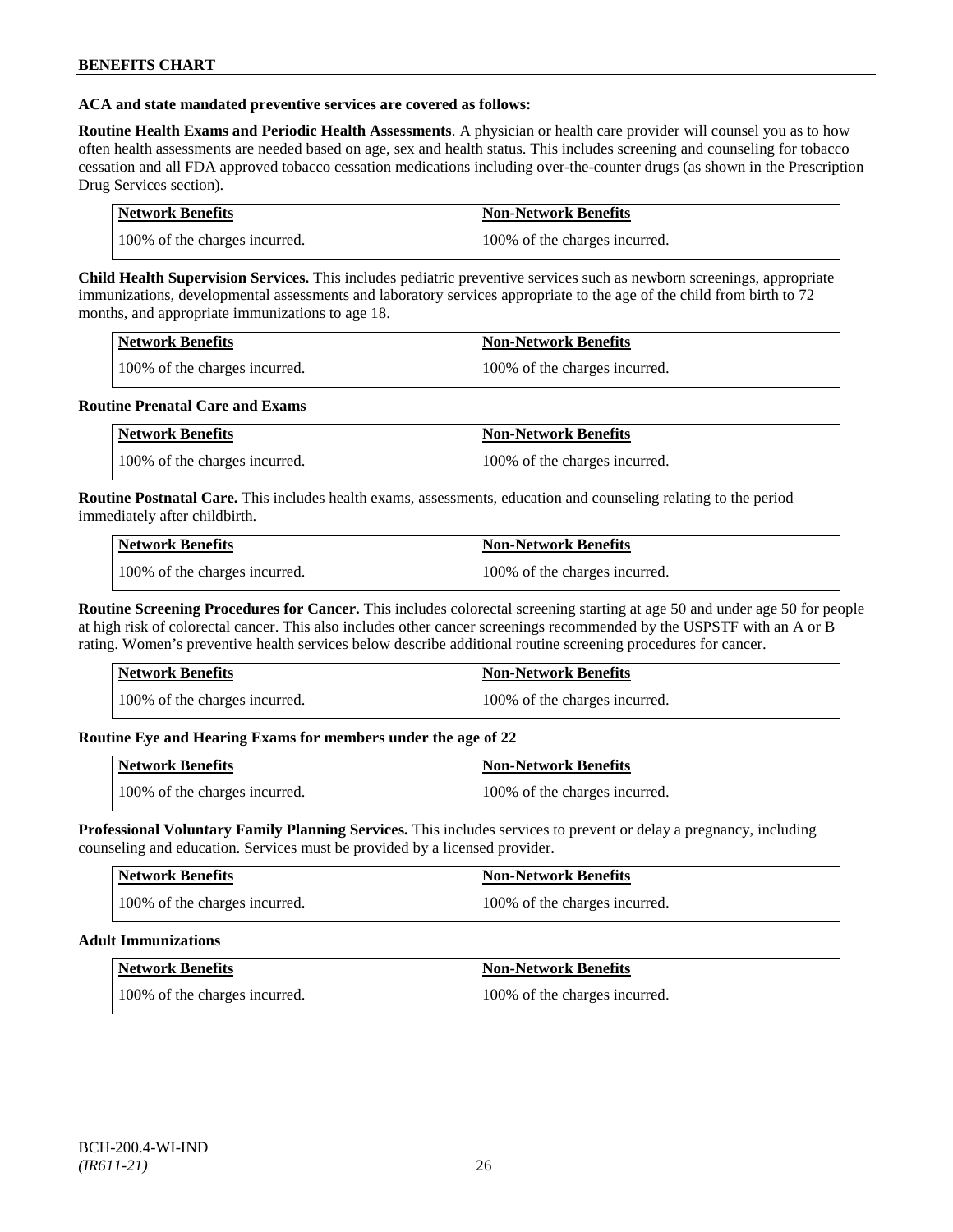**Women's Preventive Health Services.** This includes mammograms, screenings for cervical cancer (pap smears), breast pumps, human papillomavirus (HPV) testing, counseling for sexually transmitted infections, counseling and screening for human immunodeficiency virus (HIV), and all FDA approved contraceptive methods as prescribed by a doctor, sterilization procedures, education and counseling (see the Prescription Drug Services section for coverage of oral contraceptive drugs). We also provide genetic screening for BRCA if someone in your family has the gene or you have a diagnosis of cancer.

The U.S. Preventive Services Task Force (USPSTF) recommends screening mammography, with or without clinical breast examination (CBE), every 1-2 years for women aged 40 and older. For women age 50 and older, we cover an annual mammogram.

| Network Benefits              | <b>Non-Network Benefits</b>   |
|-------------------------------|-------------------------------|
| 100% of the charges incurred. | 100% of the charges incurred. |

**Obesity Screening and Management.** We cover obesity screening and counseling for all ages during a routine preventive care exam. If you are age 18 or older and have a body mass index of 30 or more, we also cover intensive obesity management to help you lose weight. Your primary care doctor can coordinate these services.

| <b>Network Benefits</b>       | <b>Non-Network Benefits</b>   |
|-------------------------------|-------------------------------|
| 100% of the charges incurred. | 100% of the charges incurred. |

**Preventive Medications.** We cover preventive medications currently recommended by USPSTF with an A or B rating if they are prescribed by your medical provider and they are listed on our Formulary. Preventive medications are subject to periodic review and modification. Changes would be effective in accordance with the federal rules and reflected in our current medical coverage criteria for preventive care services.

| <b>Network Benefits</b>       | <b>Non-Network Benefits</b>   |
|-------------------------------|-------------------------------|
| 100% of the charges incurred. | 100% of the charges incurred. |

## **In addition to any ACA or state mandated preventive services referenced above, we cover the following eligible preventive services:**

## **Routine Hearing Exams for Adults Age 22 and older**

| <b>Network Benefits</b>       | <b>Non-Network Benefits</b>   |
|-------------------------------|-------------------------------|
| 100% of the charges incurred. | 100% of the charges incurred. |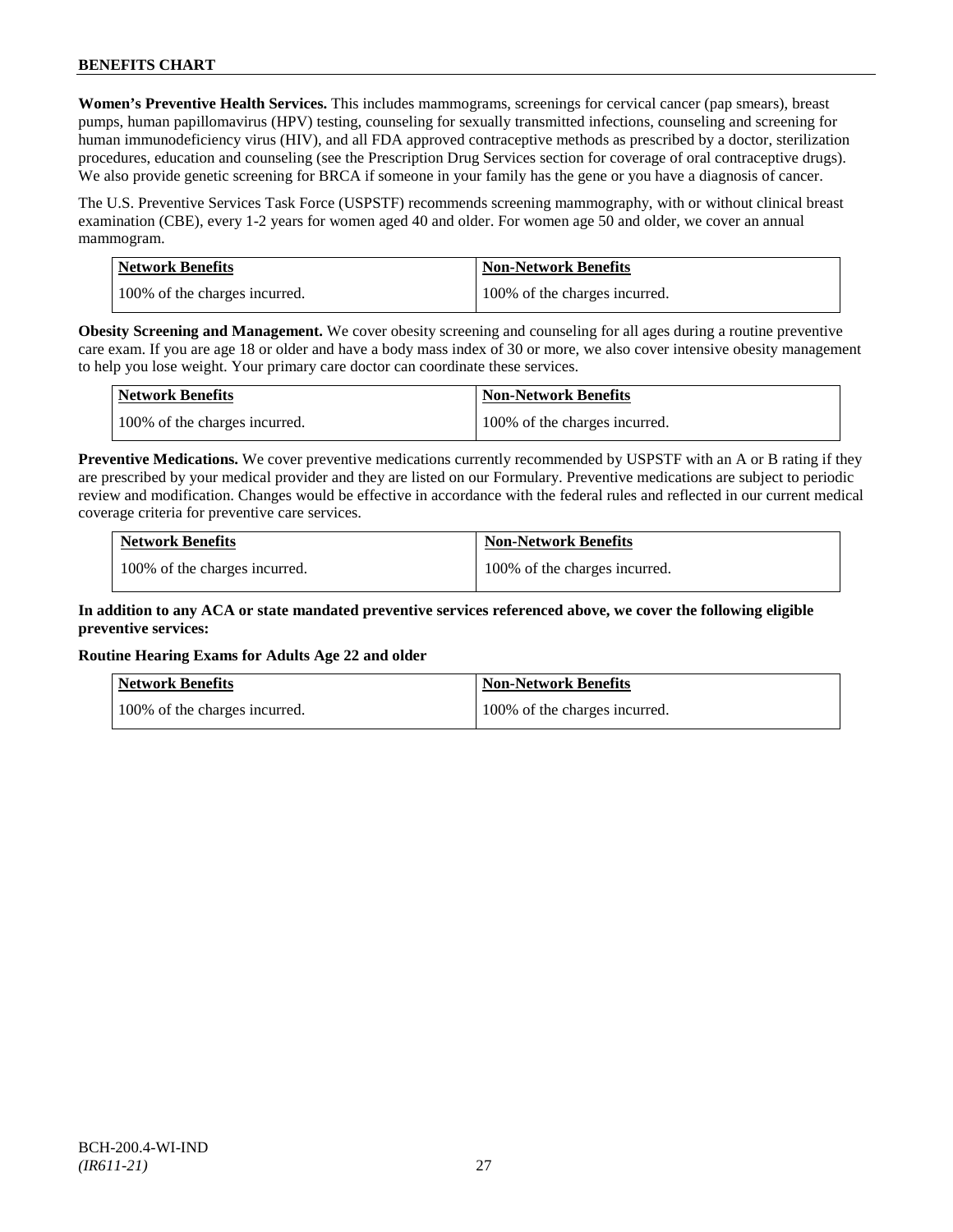**Ovarian Cancer Surveillance Tests for women who are at risk.** "At risk for ovarian cancer" means (1) having a family history that includes any of the following: one or more first-degree or second-degree relatives with ovarian cancer, clusters of female relatives with breast cancer or nonpolyposis colorectal cancer; or (2) testing positive for BRCA1 or BRCA2 mutations. "Surveillance tests for ovarian cancer" means annual screening using: CA-125 serum tumor marker testing, transvaginal ultrasound, pelvic examination or other proven ovarian cancer screening tests currently being evaluated by the federal Food and Drug Administration or by the National Cancer Institute.

| <b>Network Benefits</b>                                 | <b>Non-Network Benefits</b>                             |
|---------------------------------------------------------|---------------------------------------------------------|
| Coverage level is same as corresponding Network         | Coverage level is same as corresponding Non-Network     |
| Benefit, depending on type of service provided, such as | Benefit, depending on type of service provided, such as |
| Diagnostic Imaging Services, Laboratory Services        | Diagnostic Imaging Services, Laboratory Services        |
| Office Visits for Illness or Injury, or Preventive      | Office Visits for Illness or Injury, or Preventive      |
| Services.                                               | Services.                                               |

### **Limitations:**

• Services are not preventive if received as part of a visit to diagnose, manage or maintain an acute or chronic medical condition, illness or injury. When that occurs, unless otherwise indicated above, standard deductibles, copayments or coinsurance apply.

### **Not Covered:**

- Routine eye exams for adults age 22 and older.
- See "Services Not Covered" in your Policy.

## **TRANSPLANT SERVICES**

### **Applicable Definitions:**

**Autologous.** This is when the source of cells is from the individual's own marrow or stem cells.

**Allogeneic.** This is when the source of cells is from a related or unrelated donor's marrow or stem cells.

**Allogeneic Bone Marrow Transplant.** This is when the bone marrow is harvested from the related or unrelated donor and stored. The patient undergoes treatment which includes tumor ablation with high-dose chemotherapy and/or radiation. The bone marrow is reinfused (transplanted).

**Autologous Bone Marrow Transplant.** This is when the bone marrow is harvested from the individual and stored. The patient undergoes treatment which includes tumor ablation with high-dose chemotherapy and/or radiation. The bone marrow is reinfused (transplanted).

**Autologous/Allogeneic Stem Cell Support.** This is a treatment process that includes stem cell harvest from either bone marrow or peripheral blood, tumor ablation with high-dose chemotherapy and/or radiation, stem cell reinfusion, and related care. Autologous/allogeneic bone marrow transplantation and high dose chemotherapy with peripheral stem cell rescue/support are considered to be autologous/allogeneic stem cell support.

**Designated Transplant Center.** This is any health care provider, group or association of health care providers designated by us to provide services, supplies or drugs for specified transplants for our Insureds.

**Transplant Services.** This is transplantation (including retransplants) of the human organs or tissue listed below, including all related post-surgical treatment, follow-up care and drugs and multiple transplants for a related cause. Transplant services do not include other organ or tissue transplants or surgical implantation of mechanical devices functioning as a human organ, except surgical implantation of an FDA approved Ventricular Assist Device (VAD) or total artificial heart, functioning as a temporary bridge to heart transplantation.

Prior authorization is required prior to consultation to support coordination of care and benefits.

## **Covered Services:**

We cover eligible transplant services (as defined above) while you are covered under your Policy. Transplants that will be considered for coverage are limited to the following:

Kidney transplants for end-stage disease.

BCH-200.4-WI-IND *(IR611-21)* 28